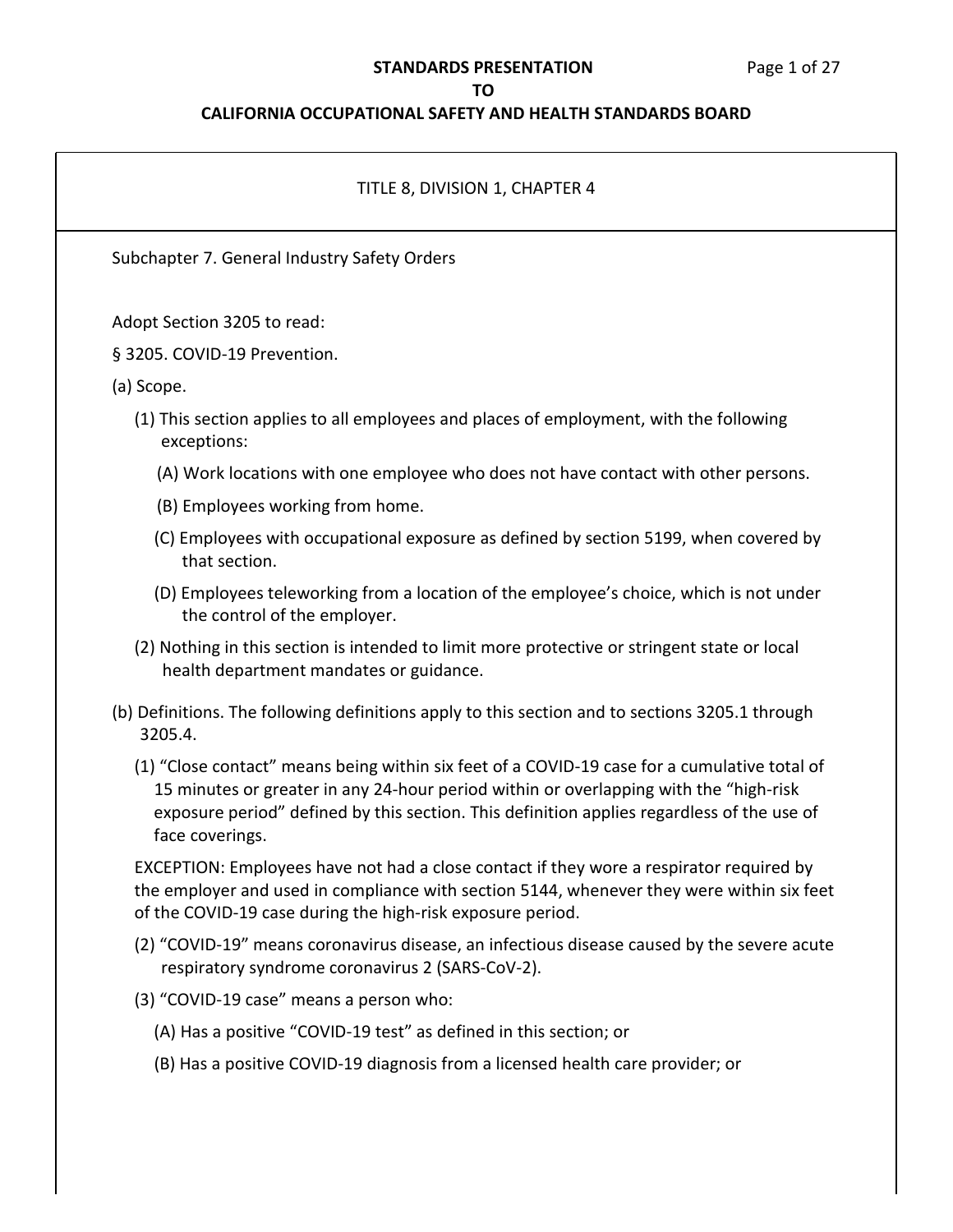## **STANDARDS PRESENTATION** Page 2 of 27

## **TO**

| TITLE 8, DIVISION 1, CHAPTER 4                                                                                                                                                                                                                                                                                                                                                                                                                                                                                                                          |  |
|---------------------------------------------------------------------------------------------------------------------------------------------------------------------------------------------------------------------------------------------------------------------------------------------------------------------------------------------------------------------------------------------------------------------------------------------------------------------------------------------------------------------------------------------------------|--|
| (C) Is subject to a COVID-19-related order to isolate issued by a local or state health<br>official; or                                                                                                                                                                                                                                                                                                                                                                                                                                                 |  |
| (D) Has died due to COVID-19, in the determination of a local health department or per<br>inclusion in the COVID-19 statistics of a county.                                                                                                                                                                                                                                                                                                                                                                                                             |  |
| (4) "COVID-19 hazard" means potentially infectious material that may contain SARS-CoV-2,<br>the virus that causes COVID-19. Potentially infectious materials include airborne droplets,<br>small particle aerosols, and airborne droplet nuclei, which most commonly result from a<br>person or persons exhaling, talking or vocalizing, coughing, or sneezing, or from<br>procedures performed on persons which may aerosolize saliva or respiratory tract fluids.<br>This also includes objects or surfaces that may be contaminated with SARS-CoV-2. |  |
| (5) "COVID-19 symptoms" means fever of 100.4 degrees Fahrenheit or higher, chills, cough,<br>shortness of breath or difficulty breathing, fatigue, muscle or body aches, headache, new<br>loss of taste or smell, sore throat, congestion or runny nose, nausea or vomiting, or<br>diarrhea, unless a licensed health care professional determines the person's symptoms<br>were caused by a known condition other than COVID-19.                                                                                                                       |  |
| (6) "COVID-19 test" means a viral test for SARS-CoV-2 that is:                                                                                                                                                                                                                                                                                                                                                                                                                                                                                          |  |
| (A) Approved by the United States Food and Drug Administration (FDA) or has an<br>Emergency Use Authorization from the FDA to diagnose current infection with the<br>SARS-CoV-2 virus; and                                                                                                                                                                                                                                                                                                                                                              |  |
| (B) Administered in accordance with the FDA approval or the FDA Emergency Use<br>Authorization as applicable.                                                                                                                                                                                                                                                                                                                                                                                                                                           |  |
| (7) "Exposed group" means all employees at a work location, working area, or a common<br>area at work, where an employee COVID-19 case was present at any time during the<br>high-risk exposure period. A common area at work includes bathrooms, walkways,<br>hallways, aisles, break or eating areas, and waiting areas. The following exceptions apply:                                                                                                                                                                                              |  |
| (A) For the purpose of determining the exposed group, a place where persons<br>momentarily pass through while everyone is wearing face coverings, without<br>congregating, is not a work location, working area, or a common area at work.                                                                                                                                                                                                                                                                                                              |  |
| (B) If the COVID-19 case was part of a distinct group of employees who are not present<br>at the workplace at the same time as other employees, for instance a work crew or<br>shift that does not overlap with another work crew or shift, only employees within<br>that distinct group are part of the exposed group.                                                                                                                                                                                                                                 |  |
| (C) If the COVID-19 case visited a work location, working area, or a common area at<br>work for less than 15 minutes during the high-risk exposure period, and the COVID-19                                                                                                                                                                                                                                                                                                                                                                             |  |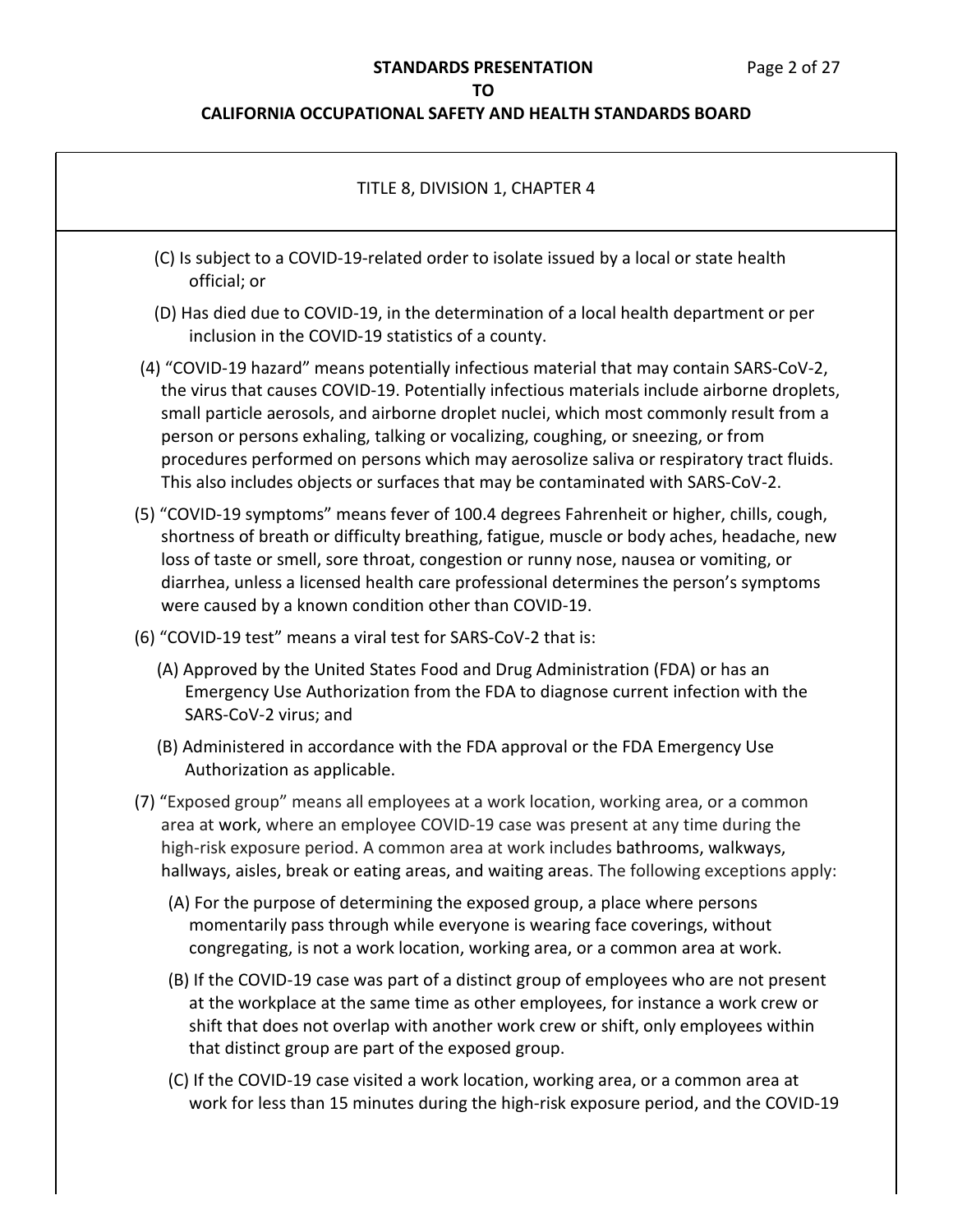### **CALIFORNIA OCCUPATIONAL SAFETY AND HEALTH STANDARDS BOARD**

# TITLE 8, DIVISION 1, CHAPTER 4 case was wearing a face covering during the entire visit, other people at the work location, working area, or common area are not part of the exposed group. NOTE: An exposed group may include the employees of more than one employer. See Labor Code sections 6303 and 6304.1. (8) "Face covering" means a surgical mask, a medical procedure mask, a respirator worn voluntarily, or a tightly woven fabric or non-woven material of at least two layers. A face covering has no visible holes or openings and must cover the nose and mouth. A face covering does not include a scarf, ski mask, balaclava, bandana, turtleneck, collar, or single layer of fabric. (9) "Fully vaccinated" means the employer has documented that the person received, at least 14 days prior, either the second dose in a two-dose COVID-19 vaccine series or a single-dose COVID-19 vaccine. Vaccines must be FDA approved; have an emergency use authorization from the FDA; or, for persons fully vaccinated outside the United States, be listed for emergency use by the World Health Organization (WHO). (10) "High-risk exposure period" means the following time period: (A) For COVID-19 cases who develop COVID-19 symptoms, from two days before they first develop symptoms until all of the following are true: it has been 10 days since symptoms first appeared; 24 hours have passed with no fever, without the use of fever-reducing medications; and symptoms have improved. (B) For COVID-19 cases who never develop COVID-19 symptoms, from two days before until 10 days after the specimen for their first positive test for COVID-19 was collected. (11) "Respirator" means a respiratory protection device approved by the National Institute for Occupational Safety and Health (NIOSH) to protect the wearer from particulate matter, such as an N95 filtering facepiece respirator. (12) "Worksite," for the limited purposes of COVID-19 prevention regulations only, means the building, store, facility, agricultural field, or other location where a COVID-19 case was present during the high-risk exposure period. It does not apply to buildings, floors, or other locations of the employer that a COVID-19 case did not enter. NOTE: The term worksite is used for the purpose of notice requirements in subsections  $(c)(3)(B)3.$  and 4. only.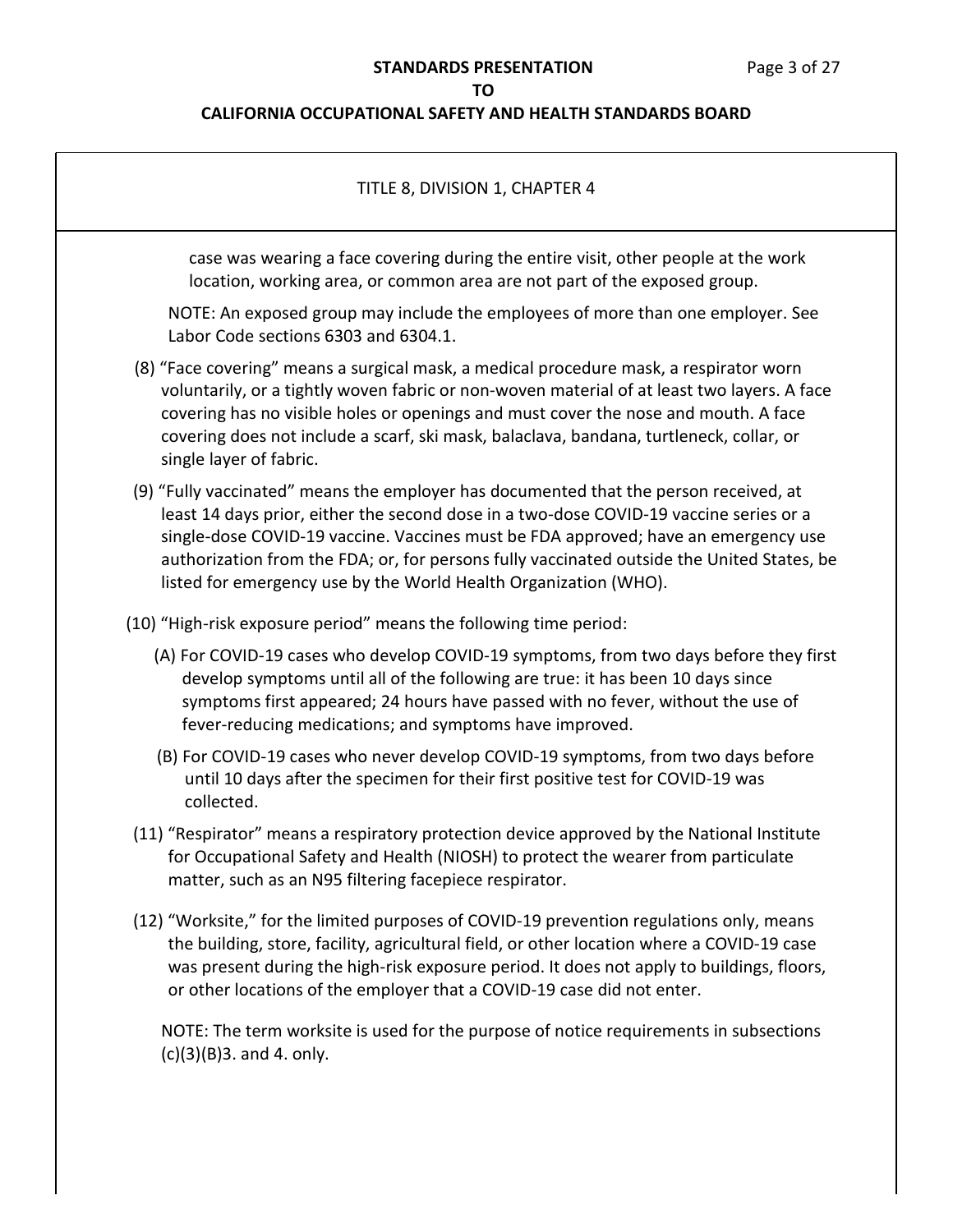### **CALIFORNIA OCCUPATIONAL SAFETY AND HEALTH STANDARDS BOARD**

### TITLE 8, DIVISION 1, CHAPTER 4

- (c) Written COVID-19 Prevention Program. Employers shall establish, implement, and maintain an effective, written COVID-19 Prevention Program, which may be integrated into the employer's Injury and Illness Prevention Program required by section 3203, or be maintained in a separate document. The written elements of a COVID-19 Prevention Program shall include:
	- (1) System for communicating. The employer shall do all of the following in a form readily understandable by employees:
		- (A) Ask employees to report to the employer, without fear of reprisal, COVID-19 symptoms, possible close contacts, and possible COVID-19 hazards at the workplace.
		- (B) Describe how employees with medical or other conditions that put them at increased risk of severe COVID-19 illness can request accommodations.
		- (C) Provide information about access to COVID-19 testing as described in subsection (c)(5)(I) when testing is required under this section, section 3205.1, or section 3205.2.
		- (D) In accordance with subsection (c)(3)(B), communicate information about COVID-19 hazards and the employer's COVID-19 policies and procedures to employees and to other employers, persons, and entities within or in contact with the employer's workplace.

NOTE: See subsections (c)(3)(C) for confidentiality requirements for COVID-19 cases.

- (2) Identification and evaluation of COVID-19 hazards.
	- (A) The employer shall allow for employee and authorized employee representative participation in the identification and evaluation of COVID-19 hazards.
	- (B) The employer shall develop and implement a process for screening employees for and responding to employees with COVID-19 symptoms. The employer may ask employees to evaluate their own symptoms before reporting to work. If the employer conducts screening indoors at the workplace, the employer shall ensure that face coverings are used during screening by both screeners and employees who are not fully vaccinated and, if temperatures are measured, that non-contact thermometers are used.
	- (C) The employer shall develop COVID-19 policies and procedures to respond effectively and immediately to individuals at the workplace who are a COVID-19 case to prevent or reduce the risk of transmission of COVID-19 in the workplace.
	- (D) The employer shall conduct a workplace-specific identification of all interactions, areas, activities, processes, equipment, and materials that could potentially expose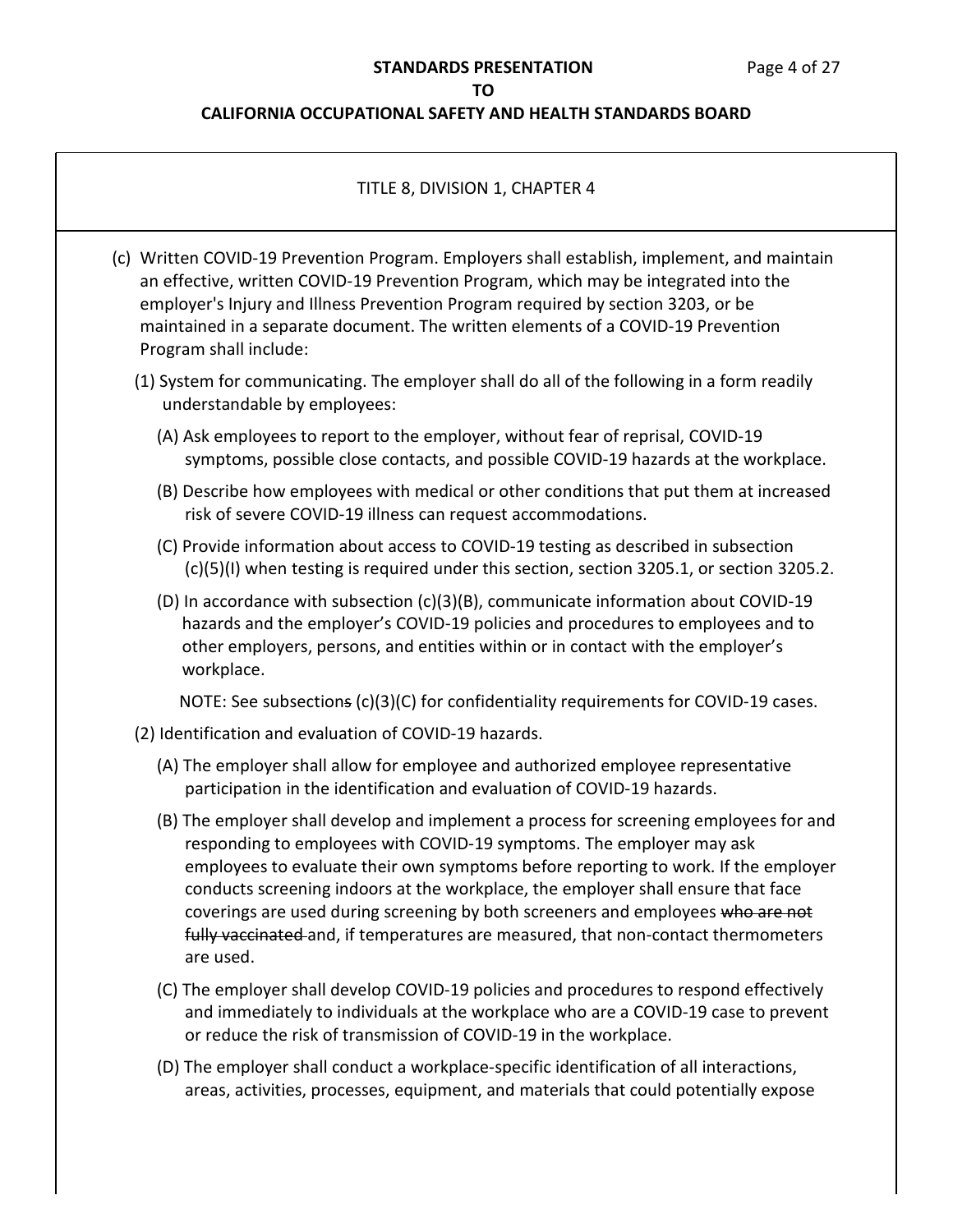## **CALIFORNIA OCCUPATIONAL SAFETY AND HEALTH STANDARDS BOARD**

| TITLE 8, DIVISION 1, CHAPTER 4                                                                                                                                                                                                                                                                                                                                                                                                                                                                  |
|-------------------------------------------------------------------------------------------------------------------------------------------------------------------------------------------------------------------------------------------------------------------------------------------------------------------------------------------------------------------------------------------------------------------------------------------------------------------------------------------------|
| employees to COVID-19 hazards. Employers shall treat all persons, regardless of<br>symptoms or negative COVID-19 test results, as potentially infectious.                                                                                                                                                                                                                                                                                                                                       |
| 1. This shall include identification of places and times when people may congregate or<br>come in contact with one another, regardless of whether employees are<br>performing an assigned work task or not, for instance during meetings or trainings<br>and including in and around entrances, bathrooms, hallways, aisles, walkways,<br>elevators, break or eating areas, cool-down areas, and waiting areas.                                                                                 |
| 2. This shall include an evaluation of employees' potential workplace exposure to all<br>persons at the workplace or who may enter the workplace, including coworkers,<br>employees of other entities, members of the public, customers or clients, and<br>independent contractors. Employers shall consider how employees and other<br>persons enter, leave, and travel through the workplace, in addition to addressing<br>stationary work.                                                   |
| (E) For indoor locations, the employer shall evaluate how to maximize ventilation with<br>outdoor air; the highest level of filtration efficiency compatible with the existing<br>ventilation system; and whether the use of portable or mounted High Efficiency<br>Particulate Air (HEPA) filtration units, or other air cleaning systems, would reduce the<br>risk of COVID-19 transmission.                                                                                                  |
| (F) The employer shall review applicable orders and guidance from the State of California<br>and the local health department related to COVID-19 hazards and prevention. These<br>orders and guidance are both information of general application, including Interim<br>guidance for Ventilation, Filtration, and Air Quality in Indoor Environments by the<br>California Department of Public Health (CDPH), and information specific to the<br>employer's industry, location, and operations. |
| (G) The employer shall evaluate existing COVID-19 prevention controls at the workplace<br>and the need for different or additional controls. This includes evaluation of controls<br>in subsections $(c)(4)$ , $(c)(6)$ , and $(c)(7)$ .                                                                                                                                                                                                                                                        |
| (H) The employer shall conduct periodic inspections as needed to identify unhealthy<br>conditions, work practices, and work procedures related to COVID-19 and to ensure<br>compliance with employers' COVID-19 policies and procedures.                                                                                                                                                                                                                                                        |
| (3) Investigating and responding to COVID-19 cases in the workplace.                                                                                                                                                                                                                                                                                                                                                                                                                            |
| (A) Employers shall have an effective procedure to investigate COVID-19 cases in the                                                                                                                                                                                                                                                                                                                                                                                                            |

workplace. This includes procedures for seeking information from employees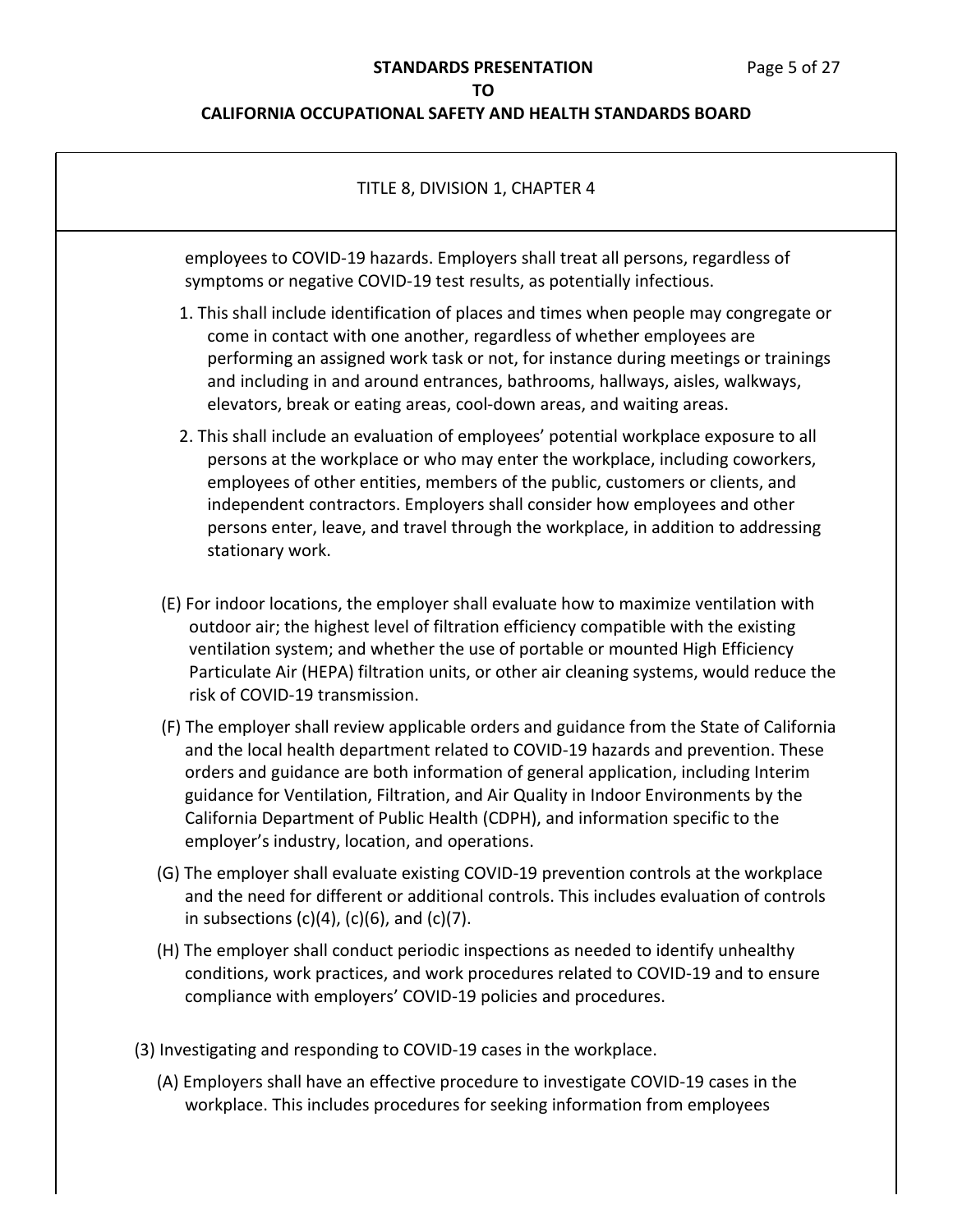# **STANDARDS PRESENTATION** Page 6 of 27

### **TO**

| TITLE 8, DIVISION 1, CHAPTER 4                                                                                                                                                                                                                                                                                                                                                                                                                                                                                                                                                                                                                                                                                                                |  |
|-----------------------------------------------------------------------------------------------------------------------------------------------------------------------------------------------------------------------------------------------------------------------------------------------------------------------------------------------------------------------------------------------------------------------------------------------------------------------------------------------------------------------------------------------------------------------------------------------------------------------------------------------------------------------------------------------------------------------------------------------|--|
| regarding COVID-19 cases and close contacts, COVID-19 test results, and onset of<br>COVID-19 symptoms, and identifying and recording COVID-19 cases.                                                                                                                                                                                                                                                                                                                                                                                                                                                                                                                                                                                          |  |
| (B) The employer shall take the following actions when there has been a COVID-19 case at<br>the place of employment:                                                                                                                                                                                                                                                                                                                                                                                                                                                                                                                                                                                                                          |  |
| 1. Determine the day and time the COVID-19 case was last present and, to the extent<br>possible, the date of the positive COVID-19 test(s) and/or diagnosis, and the date<br>the COVID-19 case first had one or more COVID-19 symptoms, if any were<br>experienced.                                                                                                                                                                                                                                                                                                                                                                                                                                                                           |  |
| 2. Determine who may have had a close contact. This requires an evaluation of the<br>activities of the COVID-19 case and all locations at the workplace which may have<br>been visited by the COVID-19 case during the high-risk exposure period.                                                                                                                                                                                                                                                                                                                                                                                                                                                                                             |  |
| NOTE: See subsection $(c)(9)$ for exclusion requirements for employees after a close<br>contact.                                                                                                                                                                                                                                                                                                                                                                                                                                                                                                                                                                                                                                              |  |
| 3. Within one business day of the time the employer knew or should have known of a<br>COVID-19 case, the employer shall give written notice, in a form readily<br>understandable by employees, that people at the worksite may have been exposed<br>to COVID-19. The notice shall be written in a way that does not reveal any personal<br>identifying information of the COVID-19 case. Written notice may include, but is not<br>limited to, personal service, email, or text message if it can reasonably be<br>anticipated to be received by the employee within one business day of sending. The<br>notice shall include the disinfection plan required by Labor Code section<br>6409.6(a)(4). The notice must be sent to the following: |  |
| a. All employees at the worksite during the high-risk exposure period. If the<br>employer should reasonably know that an employee has not received the<br>notice, or has limited literacy in the language used in the notice, the employer<br>shall provide verbal notice, as soon as practicable, in a language understandable<br>by the employee.                                                                                                                                                                                                                                                                                                                                                                                           |  |
| b. Independent contractors and other employers at the worksite during the high-<br>risk exposure period.                                                                                                                                                                                                                                                                                                                                                                                                                                                                                                                                                                                                                                      |  |
| 4. Within one business day of the time the employer knew or should have known of<br>the COVID-19 case, the employer shall provide the notice required by Labor Code<br>section 6409.6(a)(2) and (c) to the authorized representative of any employee at the<br>worksite during the high-risk exposure period.                                                                                                                                                                                                                                                                                                                                                                                                                                 |  |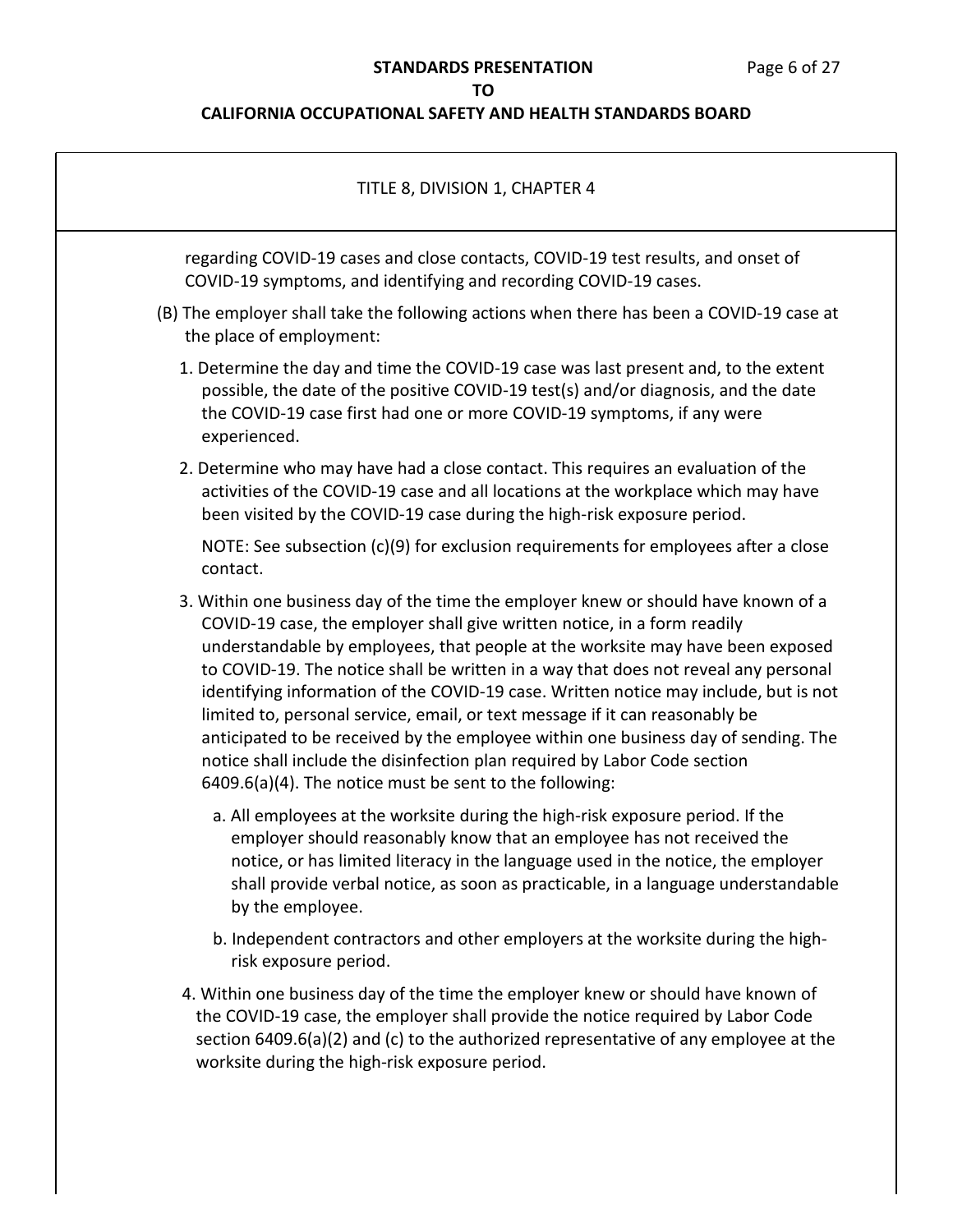| TITLE 8, DIVISION 1, CHAPTER 4                                                                                                                                                                                                                                                                                                                                                                                                                                                                                         |
|------------------------------------------------------------------------------------------------------------------------------------------------------------------------------------------------------------------------------------------------------------------------------------------------------------------------------------------------------------------------------------------------------------------------------------------------------------------------------------------------------------------------|
| 5. Make COVID-19 testing available at no cost, during paid time, to all employees of<br>the employer who had a close contact in the workplace and provide them with the<br>information on benefits described in subsections (c)(5)(B) and (c)(9)(C) $\frac{1}{2}$ , with the<br>following exceptions:                                                                                                                                                                                                                  |
| a. Employees who were fully vaccinated before the close contact and do not have<br>COVID-19 symptoms.                                                                                                                                                                                                                                                                                                                                                                                                                  |
| b. EXCEPTION TO (c)(2)(B)5.: COVID-19 cases who returned to work pursuant to<br>subsection 3205(c)(10)(A) or (B) and have remained free of COVID-19 symptoms, for<br>90 days after the initial onset of COVID-19 symptoms or, for COVID-19 cases who<br>never developed symptoms, for 90 days after the first positive test.                                                                                                                                                                                           |
| 6. Investigate whether workplace conditions could have contributed to the risk of<br>COVID-19 exposure and what could be done to reduce exposure to COVID-19<br>hazards.                                                                                                                                                                                                                                                                                                                                               |
| (C) Personal identifying information of COVID-19 cases or persons with COVID-19<br>symptoms, and any employee medical records required by this section or by sections<br>3205.1 through 3205.4, shall be kept confidential unless disclosure is required or<br>permitted by law. Unredacted information on COVID-19 cases shall be provided to the<br>local health department, CDPH, the Division, and NIOSH immediately upon request,<br>and when required by law.                                                    |
| (4) Correction of COVID-19 hazards. Employers shall implement effective policies and/or<br>procedures for correcting unsafe or unhealthy conditions, work practices, policies and<br>procedures in a timely manner based on the severity of the hazard. This includes, but is<br>not limited to, implementing controls and/or policies and procedures in response to the<br>evaluations conducted under subsections (c)(2) and (c)(3) and implementing the controls<br>required by subsections $(c)(6)$ and $(c)(7)$ . |
| (5) Training and instruction. The employer shall provide effective training and instruction to<br>employees that includes the following:                                                                                                                                                                                                                                                                                                                                                                               |
| (A) The employer's COVID-19 policies and procedures to protect employees from COVID-<br>19 hazards, and how to participate in the identification and evaluation of COVID-19<br>hazards under subsection (c)(2)(A).                                                                                                                                                                                                                                                                                                     |
| (B) Information regarding COVID-19-related benefits to which the employee may be<br>entitled under applicable federal, state, or local laws. This includes any benefits<br>available under legally mandated sick and vaccination leave, if applicable, workers'                                                                                                                                                                                                                                                        |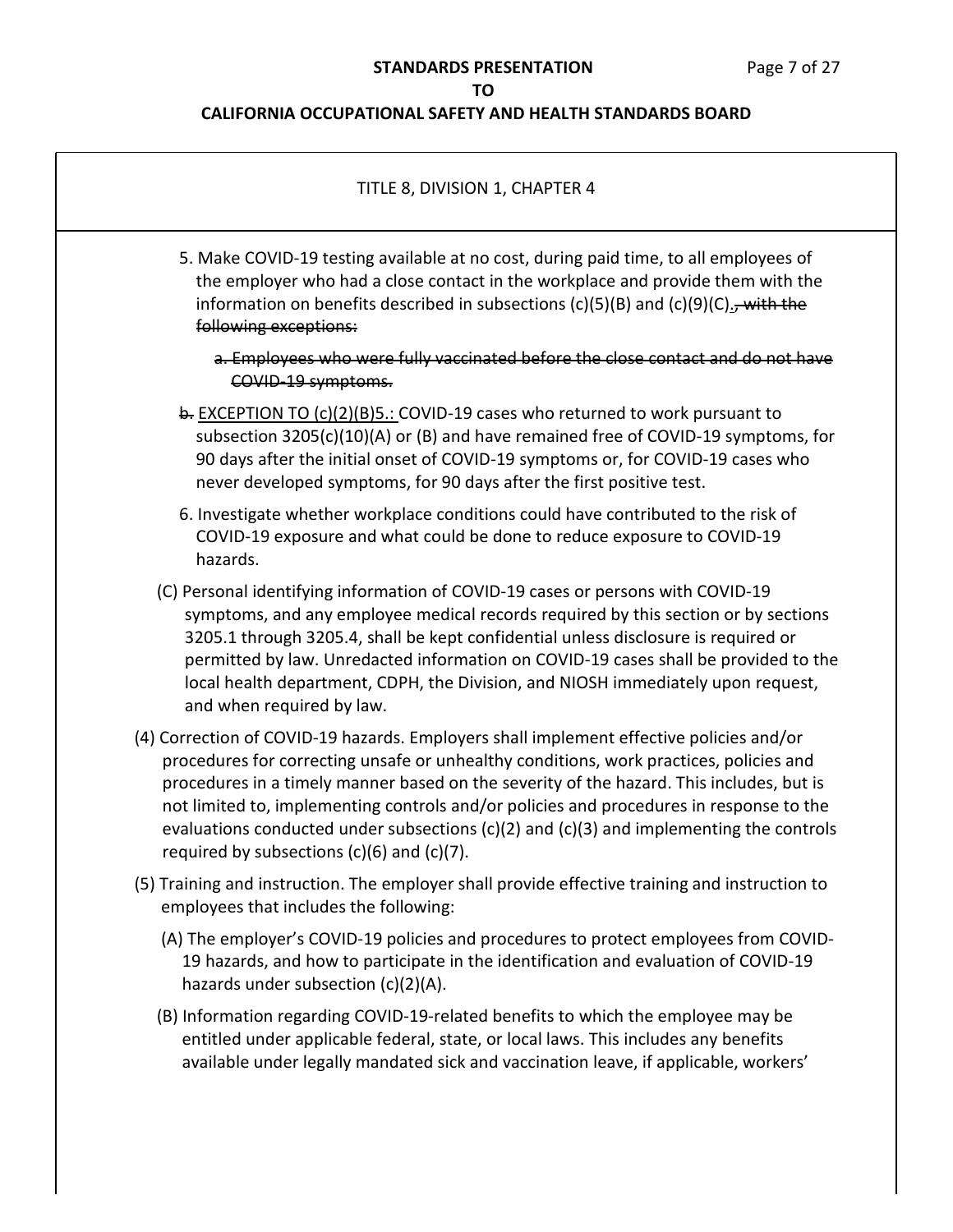| TITLE 8, DIVISION 1, CHAPTER 4                                                                                                                                                                                                                                                                                                                                                             |
|--------------------------------------------------------------------------------------------------------------------------------------------------------------------------------------------------------------------------------------------------------------------------------------------------------------------------------------------------------------------------------------------|
| compensation law, local governmental requirements, the employer's own leave<br>policies, leave guaranteed by contract, and this section.                                                                                                                                                                                                                                                   |
| (C) The fact that COVID-19 is an infectious disease that can be spread through the air<br>when an infectious person talks or vocalizes, sneezes, coughs, or exhales; that COVID-<br>19 may be transmitted when a person touches a contaminated object and then<br>touches their eyes, nose, or mouth, although that is less common; and that an<br>infectious person may have no symptoms. |
| (D) The fact that particles containing the virus can travel more than six feet, especially<br>indoors, so physical distancing, face coverings, increased ventilation indoors, and<br>respiratory protection decrease the spread of COVID-19, but are most effective when<br>used in combination.                                                                                           |
| (E) The employer's policies for providing respirators, and the right of employees who are<br>not fully vaccinated to request a respirator for voluntary use as stated in this section,<br>without fear of retaliation and at no cost to employees. Whenever respirators are<br>provided for voluntary use under this section or sections 3205.1 through 3205.4:                            |
| 1. How to properly wear the respirator provided;                                                                                                                                                                                                                                                                                                                                           |
| 2. How to perform a seal check according to the manufacturer's instructions each time<br>a respirator is worn, and the fact that facial hair interferes with a seal.                                                                                                                                                                                                                       |
| (F) The importance of frequent hand washing with soap and water for at least 20 seconds<br>and using hand sanitizer when employees do not have immediate access to a sink or<br>hand washing facility, and that hand sanitizer does not work if the hands are soiled.                                                                                                                      |
| (G) Proper use of face coverings and the fact that face coverings are not respiratory<br>protective equipment. COVID-19 is an airborne disease. N95s and more protective<br>respirators protect the users from airborne disease while face coverings primarily<br>protect people around the user.                                                                                          |
| (H) COVID-19 symptoms, and the importance of not coming to work and obtaining a<br>COVID-19 test if the employee has COVID-19 symptoms.                                                                                                                                                                                                                                                    |
| (I) Information on the employer's COVID-19 policies; how to access COVID-19 testing and<br>vaccination; and the fact that vaccination is effective at preventing COVID-19,<br>protecting against both transmission and serious illness or death.                                                                                                                                           |
| (J) The conditions under which face coverings must be worn at the workplace and that<br>face coverings are additionally recommended outdoors for people who are not fully<br>vaccinated if six feet of distance between people cannot be maintained. Employees can                                                                                                                         |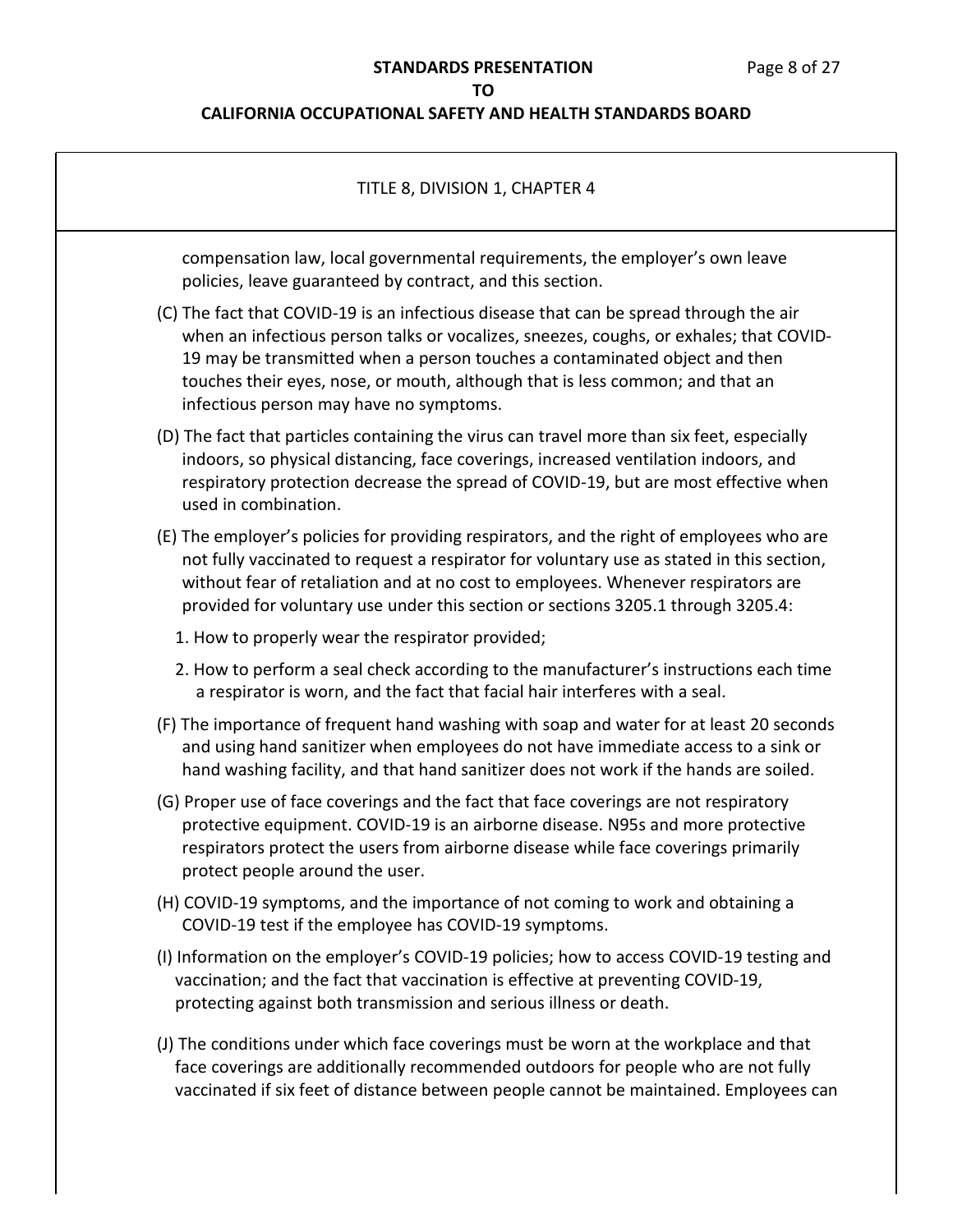### **STANDARDS PRESENTATION** Page 9 of 27

### **TO**

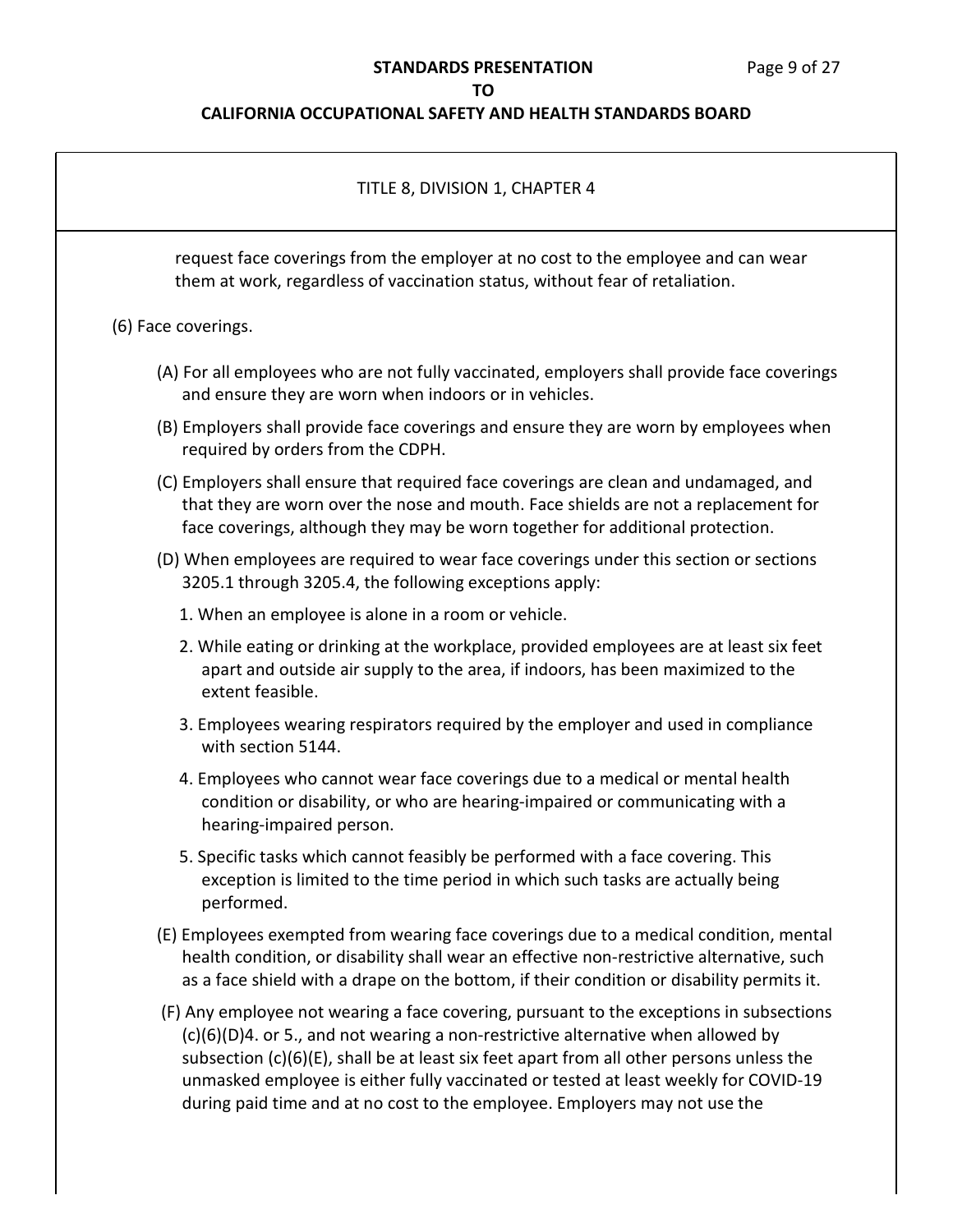# **STANDARDS PRESENTATION** Page 10 of 27

## **TO**

| TITLE 8, DIVISION 1, CHAPTER 4                                                                                                                                                                                                                                                                                                                                                                                                               |  |
|----------------------------------------------------------------------------------------------------------------------------------------------------------------------------------------------------------------------------------------------------------------------------------------------------------------------------------------------------------------------------------------------------------------------------------------------|--|
| provisions of subsection (c)(6)(F) as an alternative to face coverings when face<br>coverings are otherwise required by this section.                                                                                                                                                                                                                                                                                                        |  |
| (G) No employer shall prevent any employee from wearing a face covering when not<br>required by this section, unless it would create a safety hazard, such as interfering<br>with the safe operation of equipment.                                                                                                                                                                                                                           |  |
| (H) When face coverings are not required by this section or by sections 3205.1 through<br>3205.4, employers shall provide face coverings to employees upon request, regardless<br>of vaccination status.                                                                                                                                                                                                                                     |  |
| (I) Employers shall implement measures to communicate to non-employees the face<br>coverings requirements on their premises.                                                                                                                                                                                                                                                                                                                 |  |
| (7) Other engineering controls, administrative controls, and personal protective equipment.                                                                                                                                                                                                                                                                                                                                                  |  |
| (A) For buildings with mechanical or natural ventilation, or both, employers shall<br>maximize the quantity of outside air provided to the extent feasible, except when<br>the United States Environmental Protection Agency (EPA) Air Quality Index is greater<br>than 100 for any pollutant or if opening windows or maximizing outdoor air by other<br>means would cause a hazard to employees, for instance from excessive heat or cold. |  |
| (B) Employers shall implement cleaning and disinfecting procedures, which require:                                                                                                                                                                                                                                                                                                                                                           |  |
| 1. Identifying and regularly cleaning frequently touched surfaces and objects, such as<br>doorknobs, elevator buttons, equipment, tools, handrails, handles, controls,<br>phones, headsets, bathroom surfaces, and steering wheels. The employer shall<br>inform employees and authorized employee representatives of cleaning and<br>disinfection protocols, including the planned frequency and scope of cleaning and<br>disinfection.     |  |
| 2. Cleaning of areas, material, and equipment used by a COVID-19 case during the<br>high-risk exposure period, and disinfection if the area, material, or equipment is<br>indoors and will be used by another employee within 24 hours of the COVID-19 case.                                                                                                                                                                                 |  |
| NOTE: Cleaning and disinfecting must be done in a manner that does not create a<br>hazard to employees. See Group 2 and Group 16 of the General Industry Safety Orders<br>for further information.                                                                                                                                                                                                                                           |  |
| (C) To protect employees from COVID-19 hazards, the employer shall evaluate its<br>handwashing facilities, determine the need for additional facilities, encourage and<br>allow time for employee handwashing, and provide employees with an effective hand<br>sanitizer. Employers shall encourage employees to wash their hands for at least 20                                                                                            |  |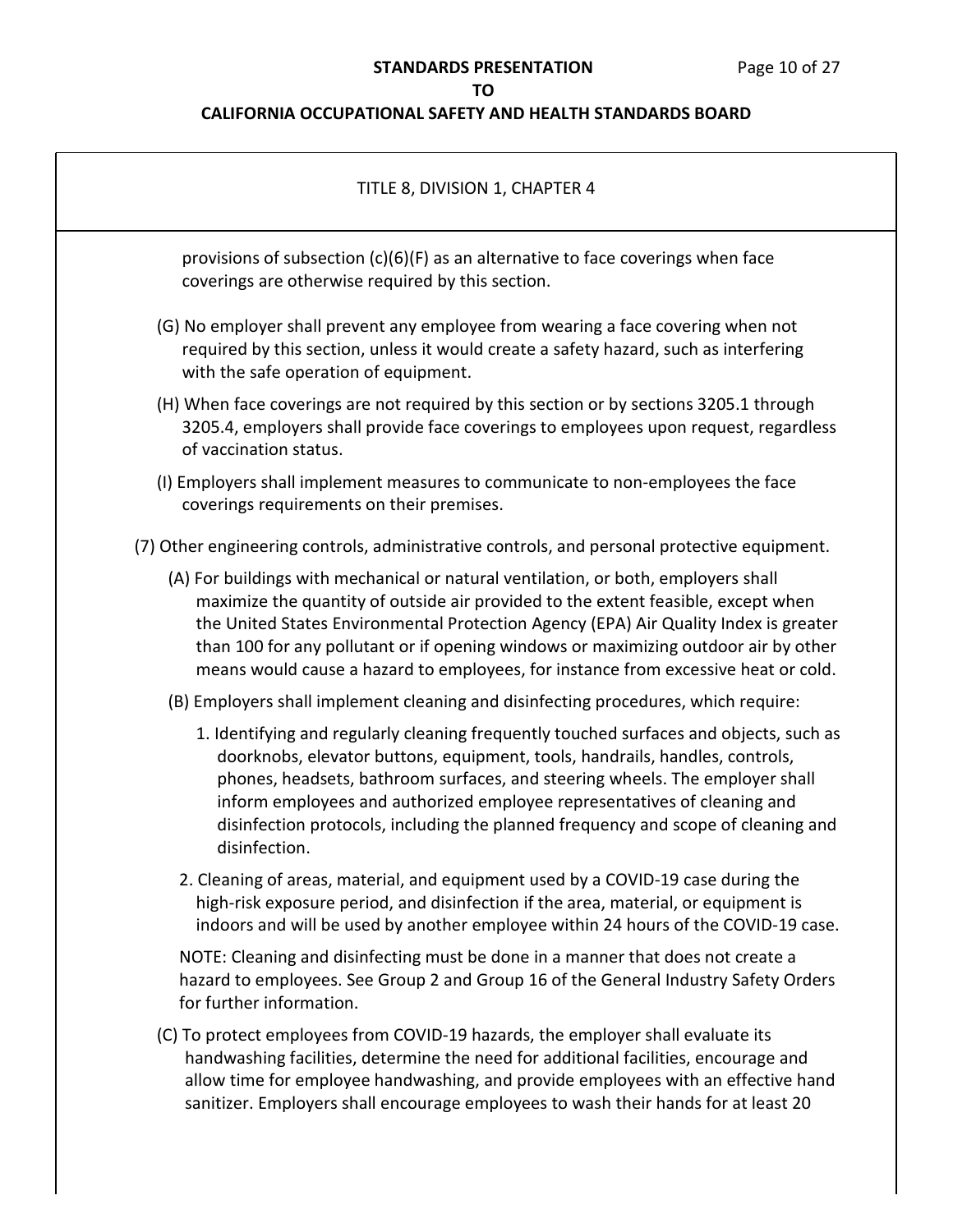# **STANDARDS PRESENTATION** Page 11 of 27

## **TO**

| TITLE 8, DIVISION 1, CHAPTER 4                                                                                                                                                                                                                                                                                                                                                                                                                                                                          |  |
|---------------------------------------------------------------------------------------------------------------------------------------------------------------------------------------------------------------------------------------------------------------------------------------------------------------------------------------------------------------------------------------------------------------------------------------------------------------------------------------------------------|--|
| seconds each time. Provision or use of hand sanitizers with methyl alcohol is<br>prohibited.                                                                                                                                                                                                                                                                                                                                                                                                            |  |
| (D) Personal protective equipment.                                                                                                                                                                                                                                                                                                                                                                                                                                                                      |  |
| 1. Employers shall evaluate the need for personal protective equipment to prevent<br>exposure to COVID-19 hazards, such as gloves, goggles, and face shields, and<br>provide such personal protective equipment as needed.                                                                                                                                                                                                                                                                              |  |
| 2. Upon request, employers shall provide respirators for voluntary use in compliance<br>with subsection 5144(c)(2) to all employees who are not fully vaccinated and who<br>are working indoors or in vehicles with more than one person. Whenever an<br>employer makes respirators for voluntary use available, under this section or<br>sections 3205.1 through 3205.4, the employer shall encourage their use and shall<br>ensure that employees are provided with a respirator of the correct size. |  |
| 3. Employers shall provide and ensure use of respirators in compliance with section<br>5144 when deemed necessary by the Division through the Issuance of Order to<br>Take Special Action, in accordance with title 8, section 332.3.                                                                                                                                                                                                                                                                   |  |
| 4. Employers shall provide and ensure use of eye protection and respiratory protection<br>in compliance with section 5144 when employees are exposed to procedures that<br>may aerosolize potentially infectious material such as saliva or respiratory tract<br>fluids.                                                                                                                                                                                                                                |  |
| NOTE: Examples of work covered by subsection (c)(7)(D)4. include, but are not<br>limited to, certain dental procedures and outpatient medical specialties not covered<br>by section 5199.                                                                                                                                                                                                                                                                                                               |  |
| (E) Testing of symptomatic employees. Employers shall make COVID-19 testing available<br>at no cost to employees with COVID-19 symptoms who are not fully vaccinated,<br>during employees' paid time.                                                                                                                                                                                                                                                                                                   |  |
| (8) Reporting, recordkeeping, and access.                                                                                                                                                                                                                                                                                                                                                                                                                                                               |  |
| (A) The employer shall report information about COVID-19 cases and outbreaks at the<br>workplace to the local health department whenever required by law, and shall<br>provide any related information requested by the local health department. The                                                                                                                                                                                                                                                    |  |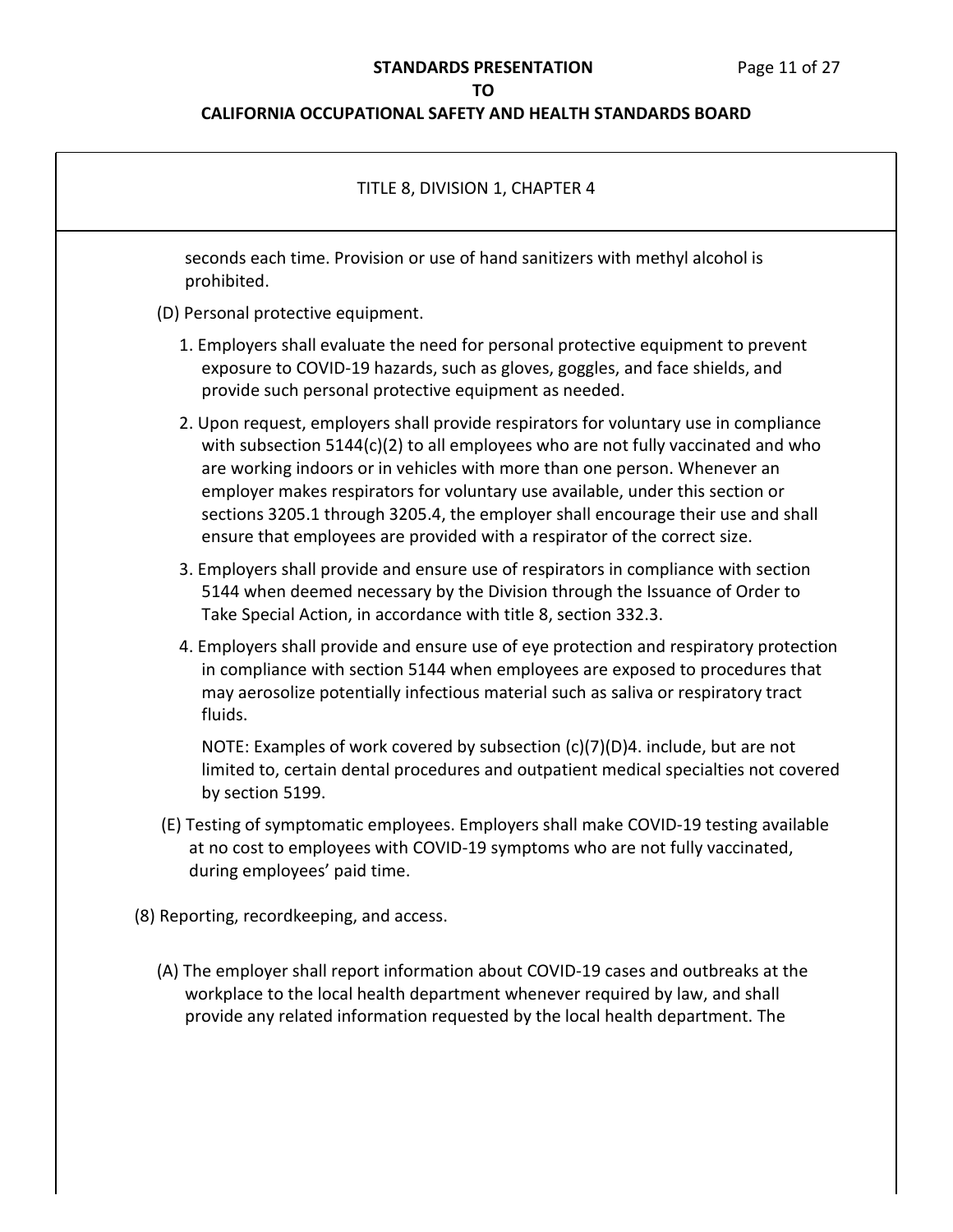# **STANDARDS PRESENTATION** Page 12 of 27

## **TO**

| TITLE 8, DIVISION 1, CHAPTER 4                                                                                                                                                                                                                                                                                                                                                                                                                                                                                                                                                 |
|--------------------------------------------------------------------------------------------------------------------------------------------------------------------------------------------------------------------------------------------------------------------------------------------------------------------------------------------------------------------------------------------------------------------------------------------------------------------------------------------------------------------------------------------------------------------------------|
| employer shall report all information to the local health department as required by<br>Labor Code section 6409.6.                                                                                                                                                                                                                                                                                                                                                                                                                                                              |
| (B) The employer shall maintain records of the steps taken to implement the written<br>COVID-19 Prevention Program in accordance with section 3203(b).                                                                                                                                                                                                                                                                                                                                                                                                                         |
| (C) The written COVID-19 Prevention Program shall be made available at the workplace to<br>employees, authorized employee representatives, and to representatives of the<br>Division immediately upon request.                                                                                                                                                                                                                                                                                                                                                                 |
| (D) The employer shall keep a record of and track all COVID-19 cases with the employee's<br>name, contact information, occupation, location where the employee worked, the<br>date of the last day at the workplace, and the date of a positive COVID-19 test.                                                                                                                                                                                                                                                                                                                 |
| (9) Exclusion of COVID-19 cases and employees who had a close contact. The purpose of this<br>subsection is to limit transmission of COVID-19 in the workplace.                                                                                                                                                                                                                                                                                                                                                                                                                |
| (A) Employers shall ensure that COVID-19 cases are excluded from the workplace until the<br>return to work requirements of subsection (c)(10) are met.                                                                                                                                                                                                                                                                                                                                                                                                                         |
| (B) Employers shall exclude from the workplace employees who had a close contact until<br>the return to work requirements of subsection (c)(10) are met, unless one of the<br>exceptions below applies with the following exceptions If the employer elects not to<br>exclude an employee who had a close contact under (c)(9)(B)1. or 2., below, the<br>employer shall provide the employee with information about any applicable<br>precautions recommended by CDPH for persons with close contacts.                                                                         |
| 1. Employees who were fully vaccinated before the close contact and who do not<br>develop COVID-19 symptoms; and do not need to be excluded if they do all of the<br>following: wear a face covering at the workplace for 14 days following the last date of<br>close contact: maintain six feet of distance from others at the workplace for 14 days<br>following the last date of close contact; and get a COVID-19 test three to five days<br>after the close contact.;                                                                                                     |
| 2. COVID-19 cases who returned to work pursuant to subsection $(c)(10)(A)$ or $(B)$ and<br>have remained free of COVID-19 symptoms do not need to be excluded from the<br>workplace, for 90 days after the initial onset of COVID-19 symptoms or, for COVID-19<br>cases who never developed COVID-19 symptoms, for 90 days after the first positive<br>test <sub>:</sub> This exception only applies if these employees wear a face covering and<br>maintain six feet of distance from others while at the workplace, for 14 days following<br>the last date of close contact. |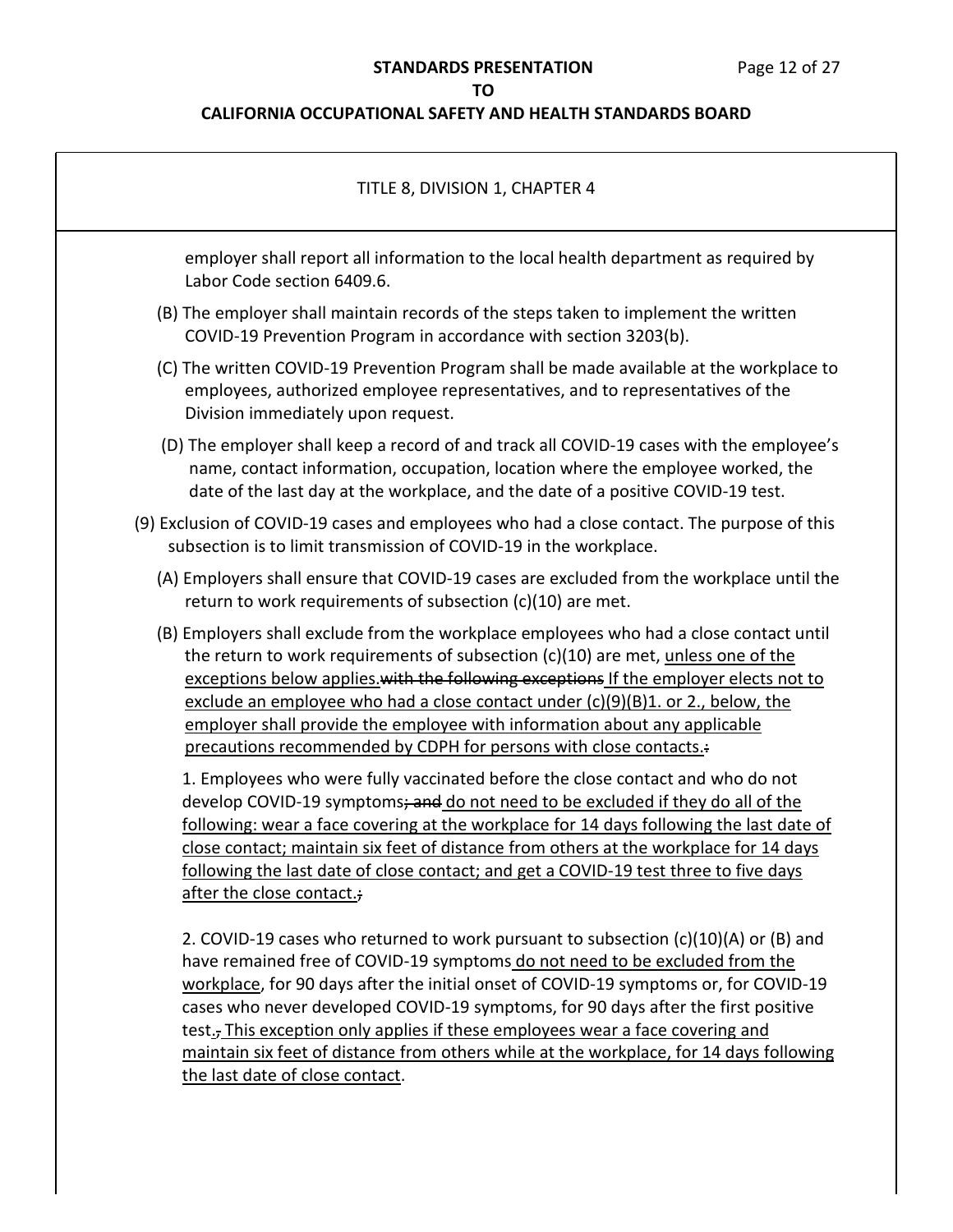| TITLE 8, DIVISION 1, CHAPTER 4                                                                                                                                                                                                                                                                                                                                                                                                                                                                                                                                                                                                                                                                                                                                                                                                                                                                                                                        |
|-------------------------------------------------------------------------------------------------------------------------------------------------------------------------------------------------------------------------------------------------------------------------------------------------------------------------------------------------------------------------------------------------------------------------------------------------------------------------------------------------------------------------------------------------------------------------------------------------------------------------------------------------------------------------------------------------------------------------------------------------------------------------------------------------------------------------------------------------------------------------------------------------------------------------------------------------------|
| (C) For employees excluded from work under subsection (c)(9), employers shall continue<br>and maintain an employee's earnings, wages, seniority, and all other employee rights<br>and benefits, including the employee's right to their former job status, as if the<br>employee had not been removed from their job. Employers may use employer-<br>provided employee sick leave for this purpose to the extent permitted by law. Wages<br>due under this subsection are subject to existing wage payment obligations and must<br>be paid at the employee's regular rate of pay no later than the regular pay day for the<br>pay period(s) in which the employee is excluded. Unpaid wages owed under this<br>subsection are subject to enforcement through procedures available in existing law. If<br>an employer determines that one of the exceptions below applies, it shall inform the<br>employee of the denial and the applicable exception. |
| EXCEPTION 1: Subsection (c)(9)(C) does not apply where the employee received<br>disability payments or was covered by workers' compensation and received<br>temporary disability.                                                                                                                                                                                                                                                                                                                                                                                                                                                                                                                                                                                                                                                                                                                                                                     |
| EXCEPTION 2: Subsection (c)(9)(C) does not apply where the employer demonstrates<br>that the close contact is not work related.                                                                                                                                                                                                                                                                                                                                                                                                                                                                                                                                                                                                                                                                                                                                                                                                                       |
| (D) Subsection (c)(9) does not limit any other applicable law, employer policy, or collective<br>bargaining agreement that provides for greater protections.                                                                                                                                                                                                                                                                                                                                                                                                                                                                                                                                                                                                                                                                                                                                                                                          |
| (E) At the time of exclusion, the employer shall provide the employee the information on<br>benefits described in subsections $(c)(5)(B)$ and $(c)(9)(C)$ .                                                                                                                                                                                                                                                                                                                                                                                                                                                                                                                                                                                                                                                                                                                                                                                           |
| (10) Return to work criteria.                                                                                                                                                                                                                                                                                                                                                                                                                                                                                                                                                                                                                                                                                                                                                                                                                                                                                                                         |
| (A) COVID-19 cases with COVID-19 symptoms shall not return to work until:                                                                                                                                                                                                                                                                                                                                                                                                                                                                                                                                                                                                                                                                                                                                                                                                                                                                             |
| 1. At least 24 hours have passed since a fever of 100.4 degrees Fahrenheit or higher<br>has resolved without the use of fever-reducing medications; and                                                                                                                                                                                                                                                                                                                                                                                                                                                                                                                                                                                                                                                                                                                                                                                               |
| 2. COVID-19 symptoms have improved; and                                                                                                                                                                                                                                                                                                                                                                                                                                                                                                                                                                                                                                                                                                                                                                                                                                                                                                               |
| 3. At least 10 days have passed since COVID-19 symptoms first appeared.                                                                                                                                                                                                                                                                                                                                                                                                                                                                                                                                                                                                                                                                                                                                                                                                                                                                               |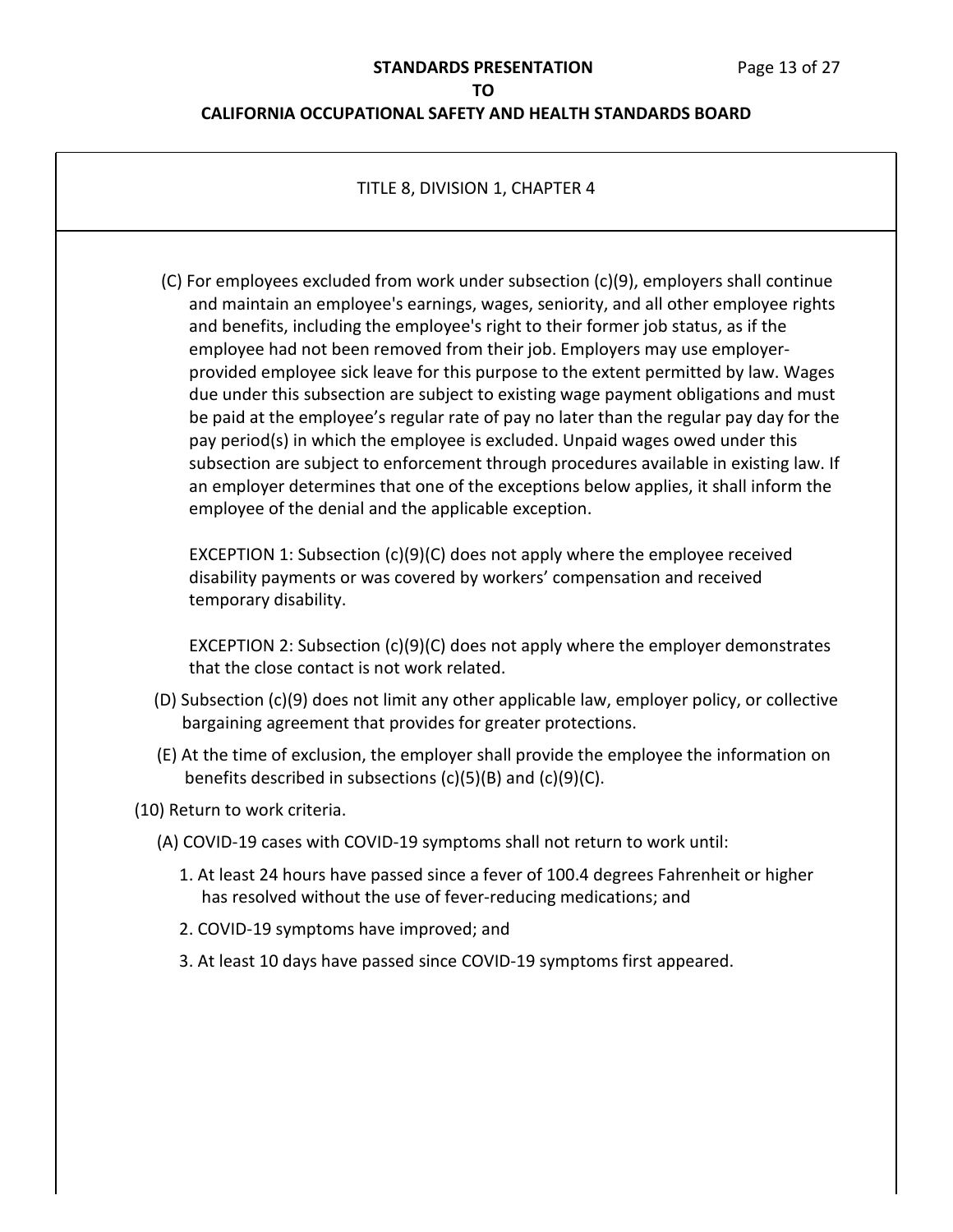# **STANDARDS PRESENTATION** Page 14 of 27

## **TO**

| TITLE 8, DIVISION 1, CHAPTER 4                                                                                                                                                                                                                                                                                                                                                                                    |  |
|-------------------------------------------------------------------------------------------------------------------------------------------------------------------------------------------------------------------------------------------------------------------------------------------------------------------------------------------------------------------------------------------------------------------|--|
| (B) COVID-19 cases who tested positive but never developed COVID-19 symptoms shall<br>not return to work until a minimum of 10 days have passed since the date of<br>specimen collection of their first positive COVID-19 test.                                                                                                                                                                                   |  |
| (C) Once a COVID-19 case has met the requirements of subsection $(c)(10)(A)$ or $(B)$ , as<br>applicable, a negative COVID-19 test shall not be required for an employee to return<br>to work.                                                                                                                                                                                                                    |  |
| (D) Persons who had a close contact may return to work as follows:                                                                                                                                                                                                                                                                                                                                                |  |
| 1. Persons who had a close contact but never developed any COVID-19 symptoms may<br>return to work after 14 days have passed since the last know close contact unless<br>one of the exceptions below applies: when                                                                                                                                                                                                |  |
| a. 10 days have passed since the last known close contact and the person wears a<br>face covering and maintain six feet of distance from others while at the<br>workplace, for 14 days following the last date of close contact; or                                                                                                                                                                               |  |
| b. 7 days have passed since the last known close contact; the person tested<br>negative for COVID-19 using a polymerase change reactions (PCR) COVID-19 test<br>with the specimen taken day 5 or later after the last known close contact; and<br>the person wears a face covering and maintain six feet of distance from others<br>while at the workplace, for 14 days following the last date of close contact. |  |
| 2. Persons who had a close contact and developed any COVID-19 symptom cannot<br>return to work until the requirements of subsection (c)(10)(A) have been met, unless<br>all of the following are true:                                                                                                                                                                                                            |  |
| a. The person tested negative for COVID-19 using a polymerase chain reaction<br>(PCR) COVID-19 test with specimen taken after the onset of symptoms; and                                                                                                                                                                                                                                                          |  |
| b. At least 10 days have passed since the last known close contact: and<br>c. The person has been symptom-free for at least 24 hours, without using fever-<br>reducing medications.                                                                                                                                                                                                                               |  |
|                                                                                                                                                                                                                                                                                                                                                                                                                   |  |
| 3. During critical staffing shortages, when there are not enough staff to provide safe                                                                                                                                                                                                                                                                                                                            |  |
| patient care, essential critical infrastructure workers in the following categories may                                                                                                                                                                                                                                                                                                                           |  |
| return after Day 7 from the date of last exposure if they have received a negative<br>PCR COVID-19 test result from a specimen collected after Day 5:                                                                                                                                                                                                                                                             |  |
| a. Health care workers who did not develop COVID-19 symptoms;                                                                                                                                                                                                                                                                                                                                                     |  |
| b. Emergency response workers who did not develop COVID 19 symptoms; and                                                                                                                                                                                                                                                                                                                                          |  |
| c. Social service workers who did not develop COVID-19 symptoms and who work                                                                                                                                                                                                                                                                                                                                      |  |
| face to face with clients in child welfare or assisted living.                                                                                                                                                                                                                                                                                                                                                    |  |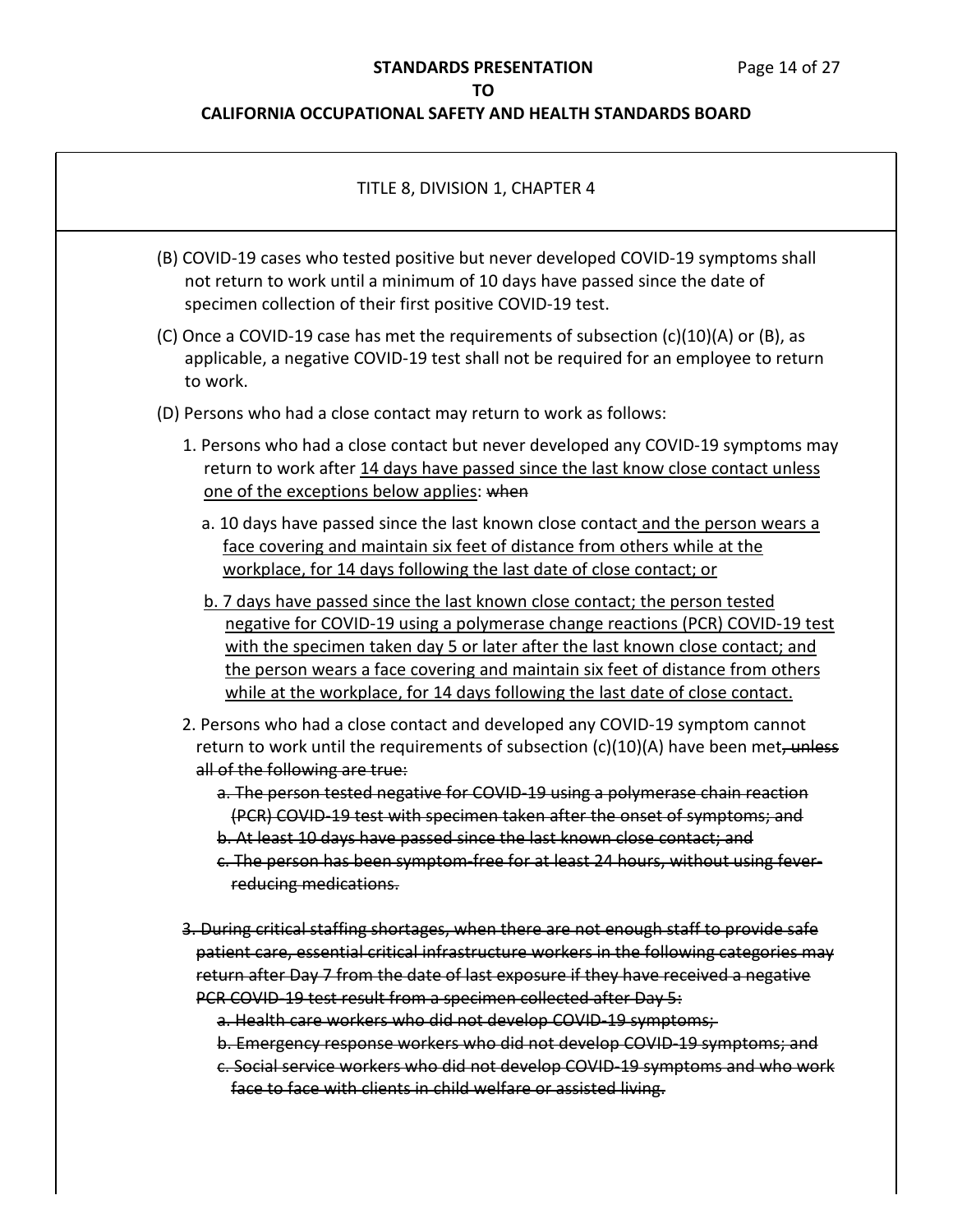### **CALIFORNIA OCCUPATIONAL SAFETY AND HEALTH STANDARDS BOARD**

### TITLE 8, DIVISION 1, CHAPTER 4

- (E) If an order to isolate, quarantine, or exclude an employee is issued by a local or state health official, the employee shall not return to work until the period of isolation or quarantine is completed or the order is lifted. If no period was specified, then the period shall be in accordance with the return to work periods in subsection  $(c)(10)(A)$ ,  $(c)(10)(B)$ , or  $(c)(10)(D)$ , as applicable.
- (F) If no violations of local or state health officer orders for isolation, quarantine, or exclusion would result, the Division may, upon request, allow employees to return to work on the basis that the removal of an employee would create undue risk to a community's health and safety. In such cases, the employer shall develop, implement, and maintain effective control measures to prevent transmission in the workplace including providing isolation for the employee at the workplace and, if isolation is not feasible, the use of respirators in the workplace.

Note: Authority cited: Section 142.3, Labor Code. Reference: Sections 142.3, 144.6, and 6409.6, Labor Code.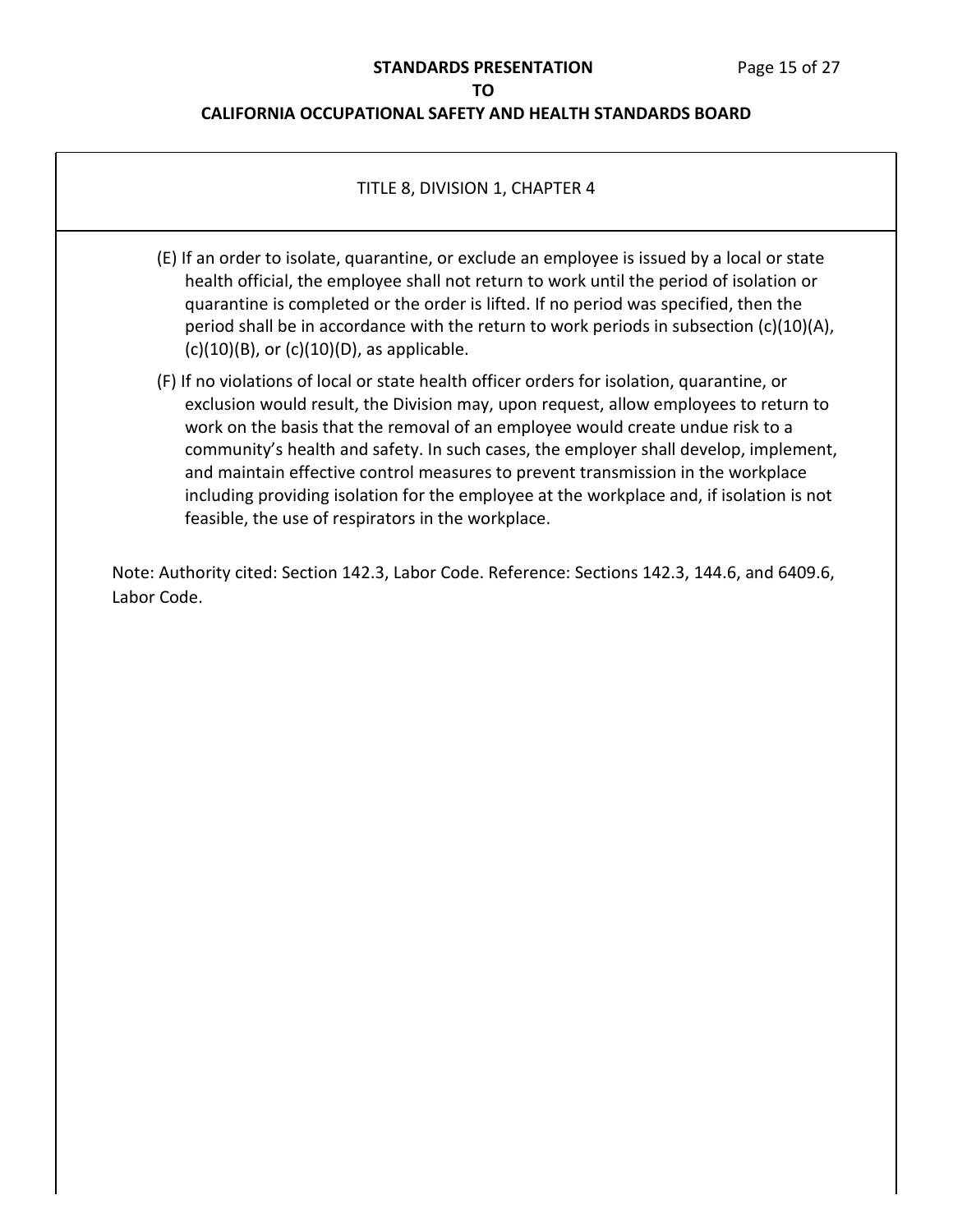### **STANDARDS PRESENTATION** Page 16 of 27

### **TO**

### **CALIFORNIA OCCUPATIONAL SAFETY AND HEALTH STANDARDS BOARD**

# TITLE 8, DIVISION 1, CHAPTER 4 Add new section 3205.1 to read: § 3205.1. Multiple COVID-19 Infections and COVID-19 Outbreaks. (a) Scope. (1) This section applies to a workplace covered by section 3205 if three or more employee COVID-19 cases within an exposed group, as defined by section 3205(b), visited the workplace during their high-risk exposure period at any time during a 14-day period. (2) This section shall apply until there are no new COVID-19 cases detected in the exposed group for a 14-day period. (b) COVID-19 testing. (1) The employer shall make COVID-19 testing available at no cost to its employees within the exposed group, during employees' paid time, except: (A) Employees who were not present at the workplace during the relevant 14-day period(s) under subsection (a). (B) Employees who were fully vaccinated before section 3205.1 became applicable to the workplace and who do not have COVID-19 symptoms. (BC) For COVID-19 cases who did not develop COVID-19 symptoms after returning to work pursuant to subsections 3205(c)(10)(A) or (B), no testing is required for 90 days after the initial onset of COVID-19 symptoms or, for COVID-19 cases who never developed symptoms, 90 days after the first positive test. (2) COVID-19 testing shall consist of the following: (A) Immediately upon being covered by this section, testing shall be made available to all employees in the exposed group and then again one week later. Negative COVID-19 test results of employees with COVID-19 exposure shall not impact the duration of any quarantine, isolation, or exclusion period required by, or orders issued by, the local health department. (B) After the first two COVID-19 tests required by subsection (b)(2)(A), employers shall make COVID-19 testing available once a week at no cost, during paid time, to all employees in the exposed group who remain at the workplace, or more frequently if recommended by the local health department, until this section no longer applies pursuant to subsection (a)(2).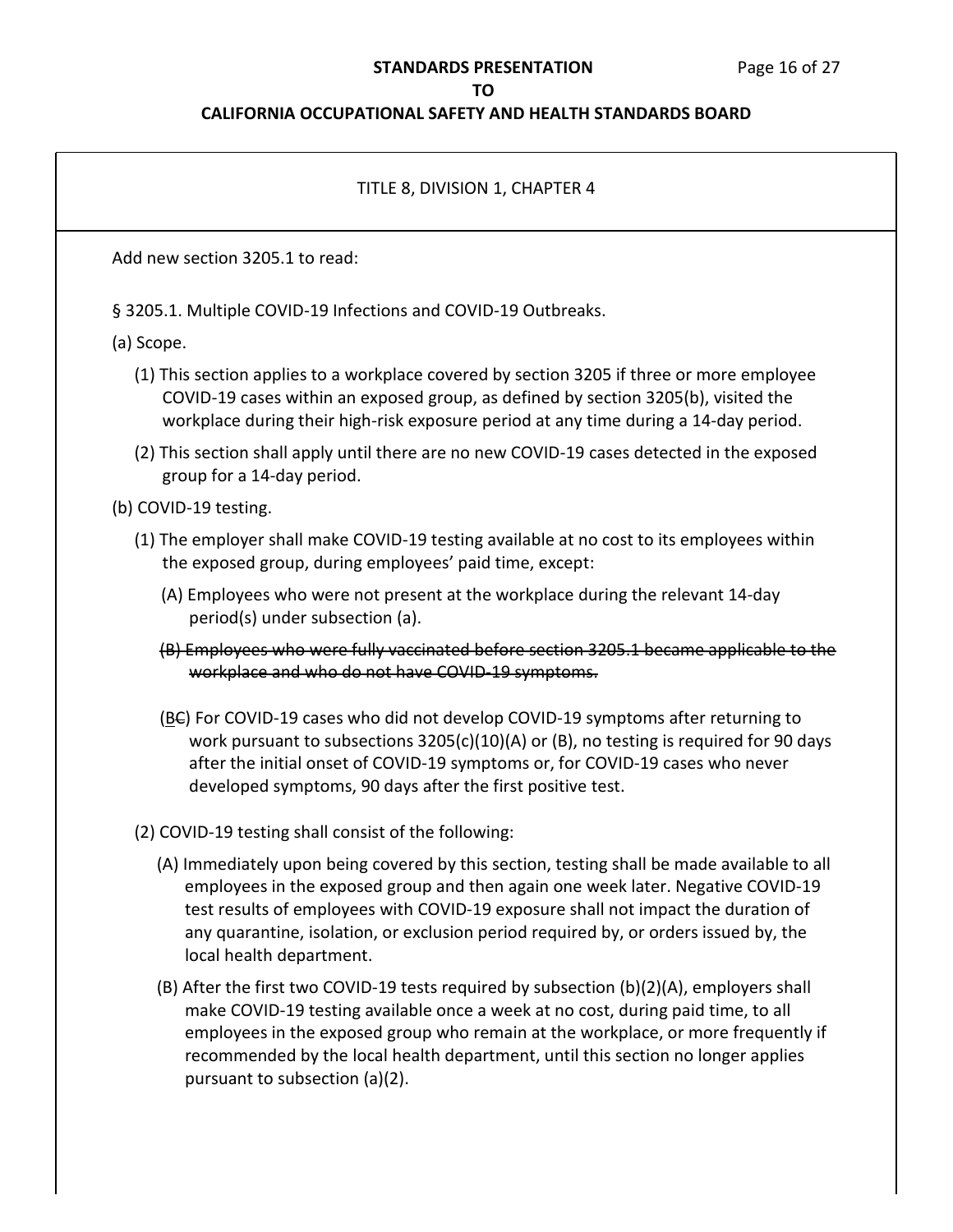## **CALIFORNIA OCCUPATIONAL SAFETY AND HEALTH STANDARDS BOARD**

| TITLE 8, DIVISION 1, CHAPTER 4                                                                                                                                                                                                                                                                                                                                                                                                                                                                                      |
|---------------------------------------------------------------------------------------------------------------------------------------------------------------------------------------------------------------------------------------------------------------------------------------------------------------------------------------------------------------------------------------------------------------------------------------------------------------------------------------------------------------------|
| (c) Employers shall make additional testing available at no cost to employees, during<br>employees' paid time, when deemed necessary by the Division through the Issuance of<br>Order to Take Special Action, in accordance with title 8, section 332.3.                                                                                                                                                                                                                                                            |
| (d) The employer shall continue to comply with all applicable provisions of section 3205, and<br>shall also do the following:                                                                                                                                                                                                                                                                                                                                                                                       |
| (1) Employees in the exposed group shall wear face coverings when indoors, or when<br>outdoors and less than six feet from another person, unless one of the exceptions in<br>subsection $3205(c)(6)(D)$ applies.                                                                                                                                                                                                                                                                                                   |
| (2) Employers shall give notice to employees in the exposed group of their right to request a<br>respirator for voluntary use under subsection 3205(c)(7)(D)2., if they are not fully<br>vaccinated.                                                                                                                                                                                                                                                                                                                |
| (3) Employers shall evaluate whether to implement physical distancing of at least six feet<br>between persons or, where six feet of physical distancing is not feasible, the use of<br>cleanable solid partitions of sufficient size to reduce COVID-19 transmission.                                                                                                                                                                                                                                               |
| (e) COVID-19 Investigation, review and hazard correction. The employer shall immediately<br>perform a review of potentially relevant COVID-19 policies, procedures, and controls and<br>implement changes as needed to prevent further spread of COVID-19. The investigation and<br>review shall be documented and include:                                                                                                                                                                                         |
| (1) Investigation of new or unabated COVID-19 hazards including the employer's leave<br>policies and practices and whether employees are discouraged from remaining home<br>when sick; the employer's COVID-19 testing policies; insufficient outdoor air; insufficient<br>air filtration; and lack of physical distancing.                                                                                                                                                                                         |
| (2) The review shall be updated every 30 days that this section continues to apply, in<br>response to new information or to new or previously unrecognized COVID-19 hazards, or<br>when otherwise necessary.                                                                                                                                                                                                                                                                                                        |
| (3) The employer shall implement changes to reduce the transmission of COVID-19 based on<br>the investigation and review required by subsections (e)(1) and (e)(2). The employer shall<br>consider moving indoor tasks outdoors or having them performed remotely, increasing<br>outdoor air supply when work is done indoors, improving air filtration, increasing<br>physical distancing as much as feasible, requiring respiratory protection in compliance<br>with section 5144, and other applicable controls. |
| (f) In buildings or structures with mechanical ventilation, employers shall filter recirculated                                                                                                                                                                                                                                                                                                                                                                                                                     |

air with Minimum Efficiency Reporting Value (MERV) 13 or higher efficiency filters if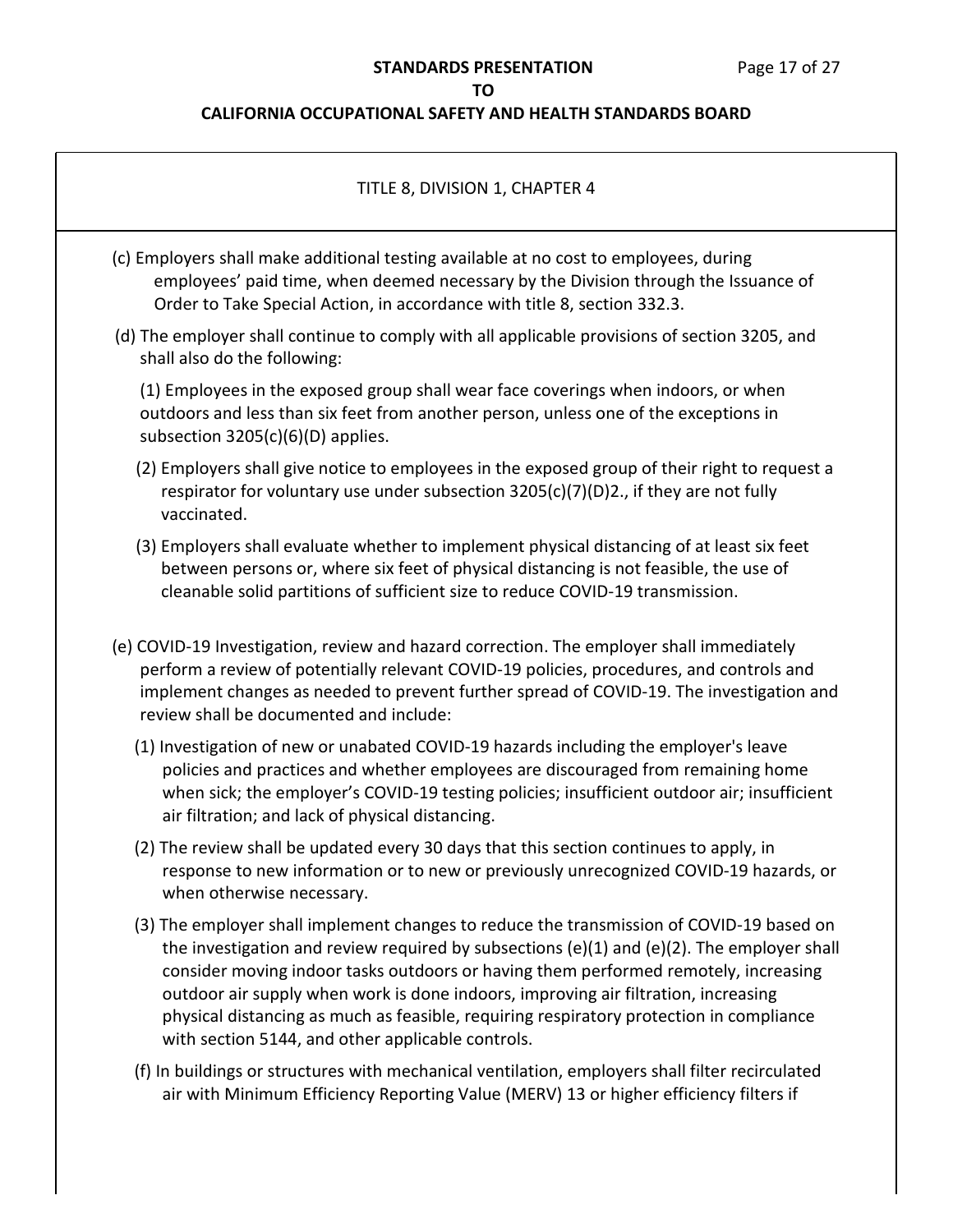### **STANDARDS PRESENTATION** Page 18 of 27

### **TO**

## **CALIFORNIA OCCUPATIONAL SAFETY AND HEALTH STANDARDS BOARD**

### TITLE 8, DIVISION 1, CHAPTER 4

compatible with the ventilation system. If MERV-13 or higher filters are not compatible with the ventilation system, employers shall use filters with the highest compatible filtering efficiency. Employers shall also evaluate whether portable or mounted High Efficiency Particulate Air (HEPA) filtration units or other air cleaning systems would reduce the risk of transmission and, if so, shall implement their use to the degree feasible.

Note: Authority cited: Section 142.3, Labor Code. Reference: Sections 142.3 and 144.6, Labor Code.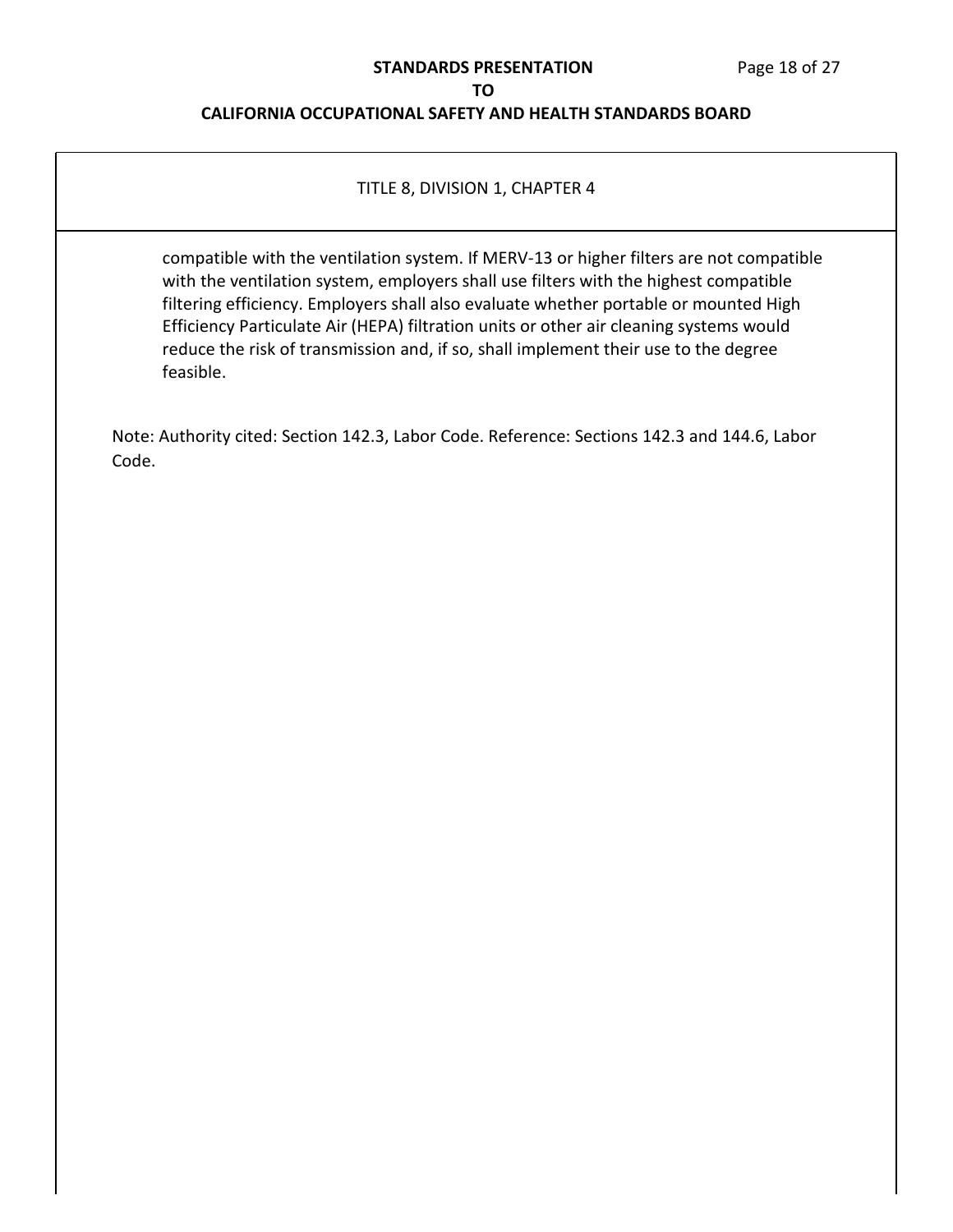### **STANDARDS PRESENTATION** Page 19 of 27

#### **TO**

### **CALIFORNIA OCCUPATIONAL SAFETY AND HEALTH STANDARDS BOARD**

# TITLE 8, DIVISION 1, CHAPTER 4 Add new section 3205.2 to read: § 3205.2. Major COVID-19 Outbreaks. (a) Scope. (1) This section applies to any workplace covered by section 3205 if 20 or more employee COVID-19 cases in an exposed group, as defined by section 3205(b), visited the workplace during their high-risk exposure period within a 30-day period. (2) This section shall apply until there are fewer than three COVID-19 cases detected in the exposed group for a 14-day period. (b) Employers shall continue to comply with section 3205.1, except that the COVID-19 testing described in section 3205.1(b) shall be made available to all employees in the exposed group, regardless of vaccination status, twice a week or more frequently if recommended by the local health department. (c) In addition to the requirements of sections 3205 and 3205.1, the employer shall take the following actions: (1) The employer shall provide a respirator for voluntary use in compliance with subsection 5144(c)(2) to employees in the exposed group and shall determine the need for a respiratory protection program or changes to an existing respiratory protection program under section 5144 to address COVID-19 hazards. (2) Any employees in the exposed group who are not wearing respirators required by the employer and used in compliance with section 5144 shall be separated from other persons by at least six feet, except where an employer can demonstrate that six feet of separation is not feasible, and except for momentary exposure while persons are in movement. Methods of physical distancing include: telework or other remote work arrangements; reducing the number of persons in an area at one time, including visitors; visual cues such as signs and floor markings to indicate where employees and others should be located or their direction and path of travel; staggered arrival, departure, work, and break times; and adjusted work processes or procedures, such as reducing production speed, to allow greater distance between employees. When it is not feasible to maintain a distance of at least six feet, individuals shall be as far apart as feasible.

(3) At work stations where an employee in the exposed group is assigned to work for an extended period of time, such as cash registers, desks, and production line stations, and where the physical distancing requirement in subsection (c)(2) is not maintained at all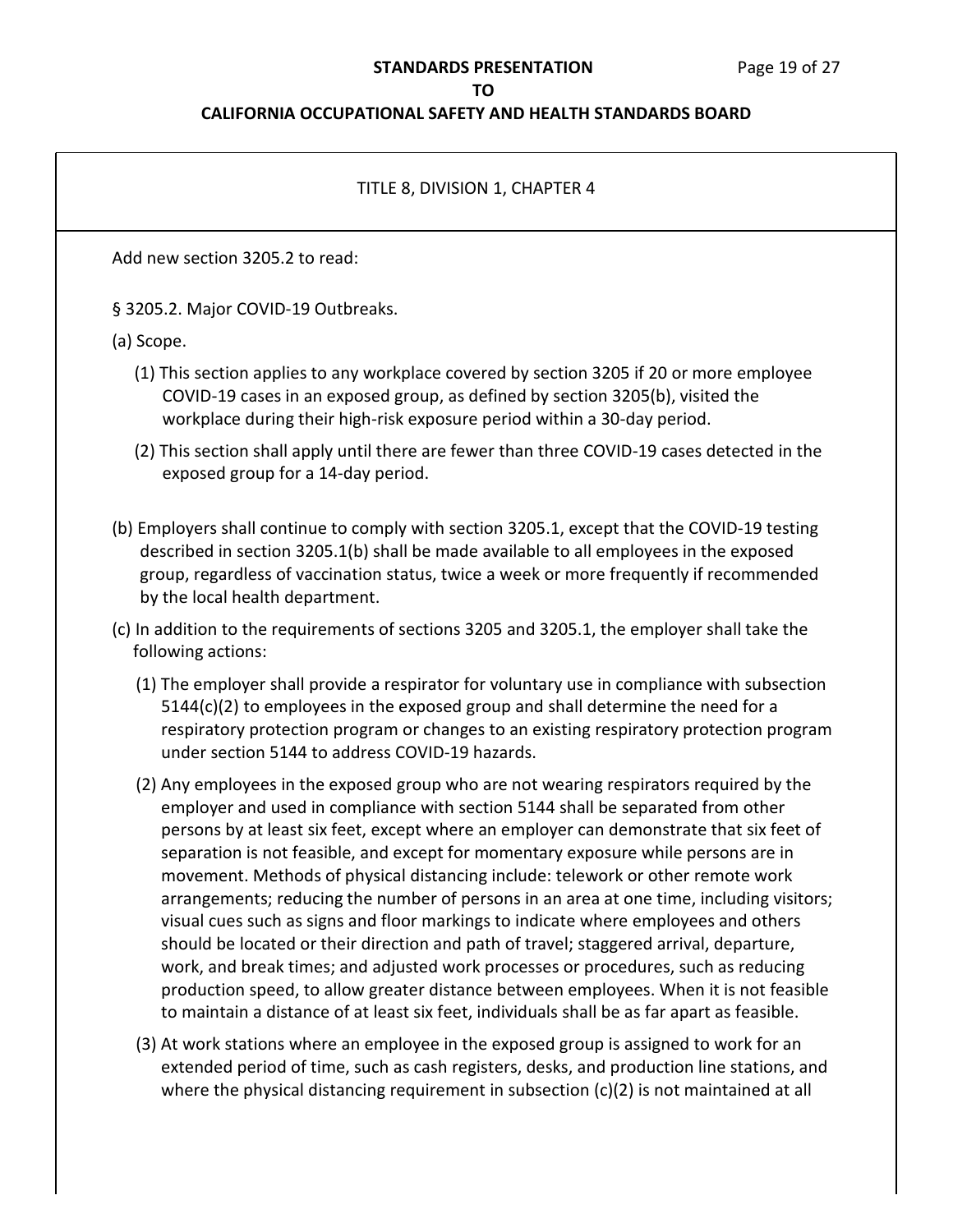### **STANDARDS PRESENTATION** Page 20 of 27

### **TO**

## **CALIFORNIA OCCUPATIONAL SAFETY AND HEALTH STANDARDS BOARD**

### TITLE 8, DIVISION 1, CHAPTER 4

times, the employer shall install cleanable solid partitions that effectively reduce transmission between the employee and other persons.

- (4) The employer shall evaluate whether to halt some or all operations at the workplace until COVID-19 hazards have been corrected.
- (5) Any other control measures deemed necessary by the Division through the Issuance of Order to Take Special Action, in accordance with title 8 section 332.3.

Note: Authority cited: Section 142.3, Labor Code. Reference: Sections 142.3 and 144.6, Labor Code.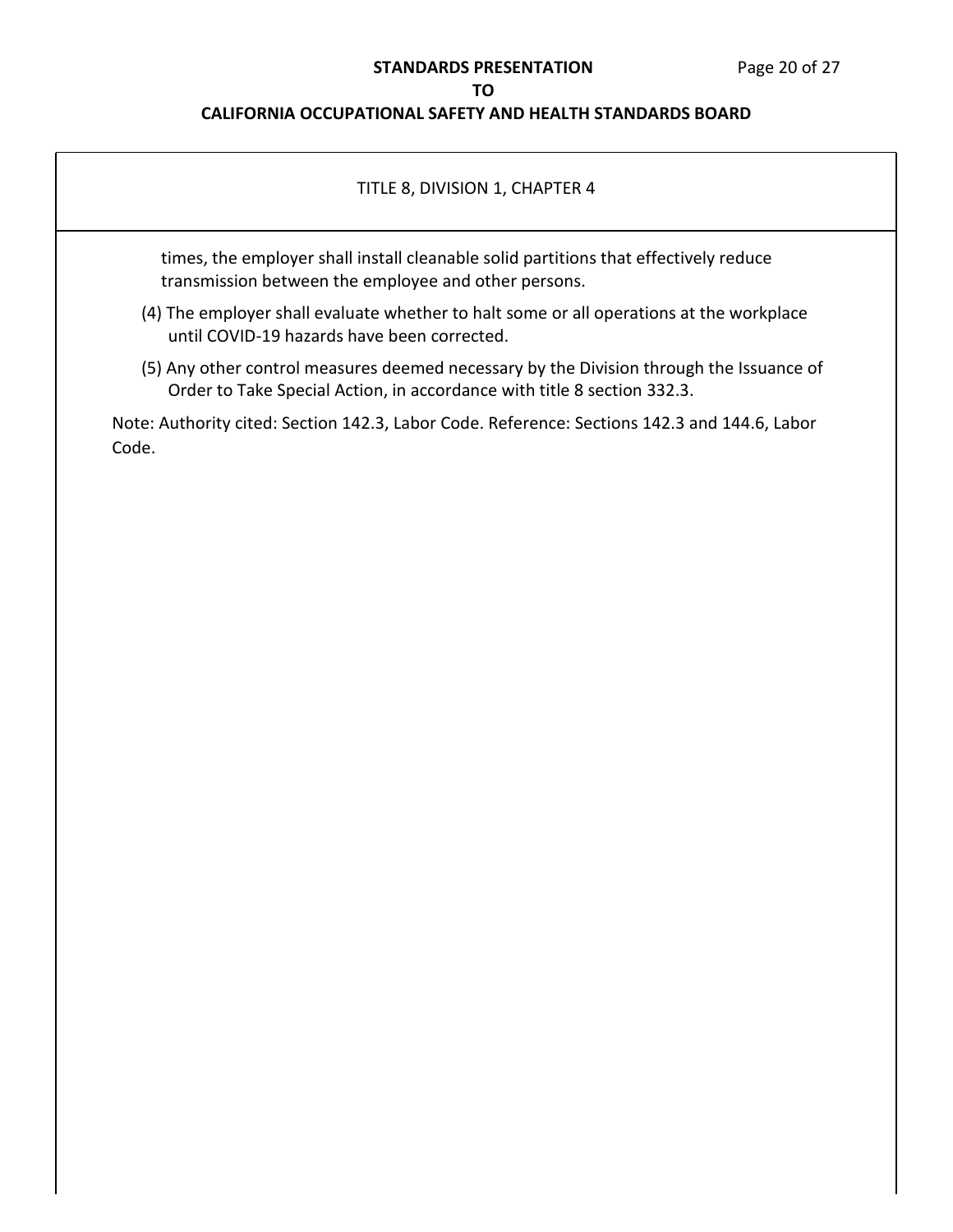### **STANDARDS PRESENTATION** Page 21 of 27

#### **TO**

### **CALIFORNIA OCCUPATIONAL SAFETY AND HEALTH STANDARDS BOARD**

### TITLE 8, DIVISION 1, CHAPTER 4

Add new section 3205.3 to read:

§ 3205.3. COVID-19 Prevention in Employer-Provided Housing.

(a) Scope. This section applies to employer-provided housing. Employer-provided housing is any place or area of land, any portion of any housing accommodation, or property upon which a housing accommodation is located, consisting of: living quarters, dwelling, boardinghouse, tent, bunkhouse, maintenance-of-way car, mobile home, manufactured home, recreational vehicle, travel trailer, or other housing accommodations. Employerprovided housing includes a "labor camp" as that term is used in title 8 of the California Code of Regulations or other regulations or codes. The employer-provided housing may be maintained in one or more buildings or one or more sites, including hotels and motels, and the premises upon which they are situated, or the area set aside and provided for parking of mobile homes or camping. Employer-provided housing is housing that is arranged for or provided by an employer, other person, or entity to workers, and in some cases to workers and persons in their households, in connection with the workers' employment, whether or not rent or fees are paid or collected.

The following exceptions apply:

- (1) This section does not apply to housing provided for the purpose of emergency response, including firefighting, rescue, and evacuation, and support activities directly aiding response such as utilities, communications, and medical operations, if:
	- (A) The employer is a government entity; or
	- (B) The housing is provided temporarily by a private employer and is necessary to conduct the emergency response operations.
- (2) Subsections (c), (d), (e), (f), and (h) do not apply to residents who maintained a household together prior to residing in employer-provided housing, such as family members, when no other persons outside the household are present.
- (3) This section does not apply to employees with occupational exposure as defined by section 5199, when covered by that section.
- (4) This section does not apply to employer-provided housing used exclusively to house COVID-19 cases or where a housing unit houses one employee.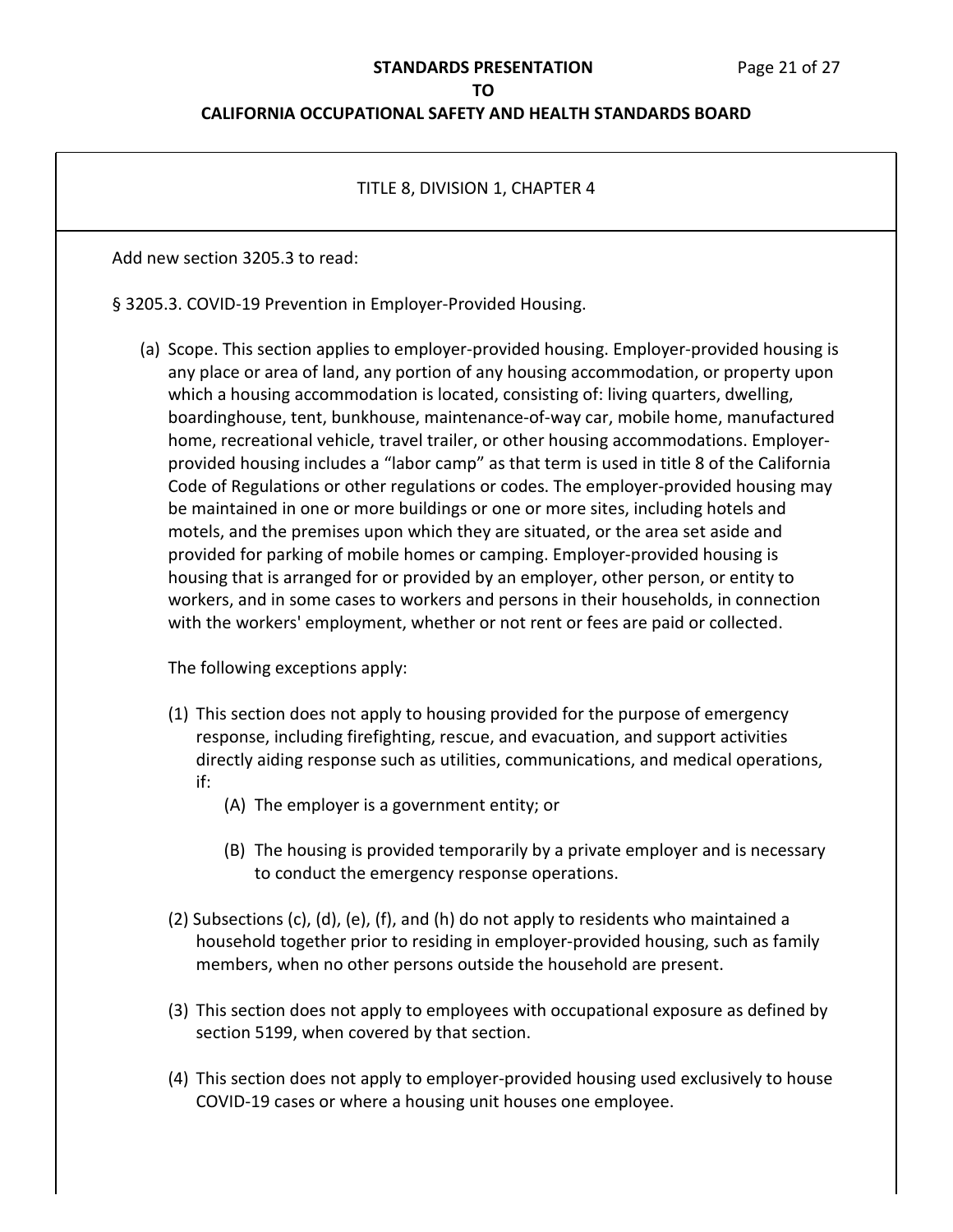### **STANDARDS PRESENTATION** Page 22 of 27

### **TO**

## **CALIFORNIA OCCUPATIONAL SAFETY AND HEALTH STANDARDS BOARD**

| TITLE 8, DIVISION 1, CHAPTER 4                                                                                                                                                                                                                                                                                                                                                                                                                                                                                                     |  |
|------------------------------------------------------------------------------------------------------------------------------------------------------------------------------------------------------------------------------------------------------------------------------------------------------------------------------------------------------------------------------------------------------------------------------------------------------------------------------------------------------------------------------------|--|
| (5) This section Subsections (b) through (f) do does-not apply to housing in which all<br>residents are fully vaccinated.                                                                                                                                                                                                                                                                                                                                                                                                          |  |
| (b) Assignment of housing units. To the extent feasible, employers shall reduce exposure to<br>COVID-19 hazards by assigning employee residents to distinct groups and ensuring that<br>each group remains separate from other such groups during transportation and work.<br>Employers shall ensure that shared housing unit assignments are prioritized in the<br>following order:                                                                                                                                               |  |
| (1) Residents who usually maintain a household together outside of work, such as<br>family members, shall be housed in the same housing unit without other persons.                                                                                                                                                                                                                                                                                                                                                                |  |
| (2) Residents who work in the same crew or work together at the same workplace shall<br>be housed in the same housing unit without other persons.                                                                                                                                                                                                                                                                                                                                                                                  |  |
| (3) Employees who do not usually maintain a common household, work crew, or<br>workplace shall be housed in the same housing unit only when no other housing<br>alternatives are feasible.                                                                                                                                                                                                                                                                                                                                         |  |
| (c) Ventilation. In housing units, employers shall maximize the quantity and supply of<br>outdoor air and increase filtration efficiency to the highest level compatible with the<br>existing ventilation system. If there is not a Minimum Efficiency Reporting Value (MERV)<br>13 or higher filter in use, portable or mounted High Efficiency Particulate Air (HEPA)<br>filtration units shall be used, to the extent feasible, in all sleeping areas-in which there<br>are two or more residents who are not fully vaccinated. |  |
| (d) Face coverings. Employers shall provide face coverings to all residents and provide<br>information to residents on when they should be used in accordance with state or local<br>health officer orders or guidance.                                                                                                                                                                                                                                                                                                            |  |
| (e) Cleaning and disinfecting.                                                                                                                                                                                                                                                                                                                                                                                                                                                                                                     |  |
| (1) Employers shall ensure that housing units, kitchens, bathrooms, and common areas                                                                                                                                                                                                                                                                                                                                                                                                                                               |  |

(1) Employers shall ensure that housing units, kitchens, bathrooms, and common areas are effectively cleaned to prevent the spread of COVID-19. Housing units, kitchens, bathrooms, and indoor common areas shall be cleaned and disinfected after a COVID-19 case was present during the high-risk exposure period, if another resident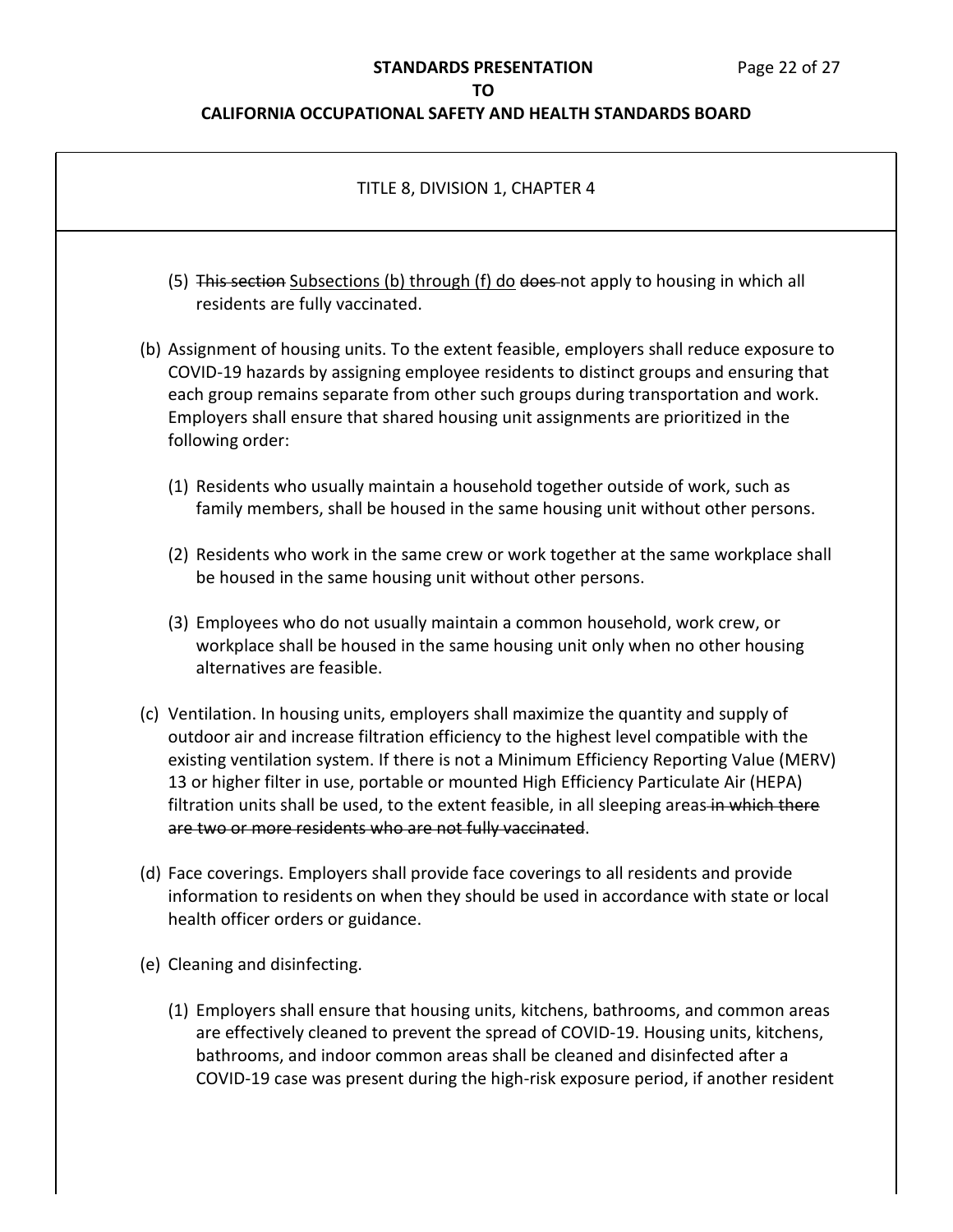# **STANDARDS PRESENTATION** Page 23 of 27

**TO**

| TITLE 8, DIVISION 1, CHAPTER 4                                                                                                                                                                                                                                                                                                                                                                                                                                                                                                                                                                                                                                                                 |
|------------------------------------------------------------------------------------------------------------------------------------------------------------------------------------------------------------------------------------------------------------------------------------------------------------------------------------------------------------------------------------------------------------------------------------------------------------------------------------------------------------------------------------------------------------------------------------------------------------------------------------------------------------------------------------------------|
| will be there within 24 hours of the COVID-19 case. Cleaning and disinfecting shall be<br>done in a manner that protects the privacy of residents.                                                                                                                                                                                                                                                                                                                                                                                                                                                                                                                                             |
| (2) Employers shall instruct residents not to share unwashed dishes, drinking glasses,<br>cups, eating utensils, and similar items.                                                                                                                                                                                                                                                                                                                                                                                                                                                                                                                                                            |
| (f) Screening. The employer shall encourage residents to report COVID-19 symptoms to the<br>employer.                                                                                                                                                                                                                                                                                                                                                                                                                                                                                                                                                                                          |
| (g) COVID-19 testing. The employer shall establish, implement, and maintain effective<br>policies and procedures for COVID-19 testing of residents who had a close contact-or<br>COVID 19 symptoms. Employers shall test all residents of housing in which there were<br>three or more COVID-19 cases in 14 days. These policies and procedures shall be<br>communicated to the residents.                                                                                                                                                                                                                                                                                                     |
| (h) COVID-19 cases and close contacts.                                                                                                                                                                                                                                                                                                                                                                                                                                                                                                                                                                                                                                                         |
| (1) Employers shall effectively quarantine residents who have had a close contact from<br>all other residents. Effective quarantine shall include providing residents who had a<br>close contact with a private bathroom and sleeping area. The following residents are<br>exempt from this requirement: (A) Fully vaccinated residents who do not have<br>COVID-19 symptoms; and (B) COVID-19 cases who have met the requirements of<br>subsection 3205(c)(10)(A) or (B) and have remained free of COVID-19 symptoms, for 90 days<br>after the initial onset of COVID-19 symptoms or, for COVID-19 cases who never developed<br>COVID-19 symptoms, for 90 days after the first positive test. |
| (2) Employers shall effectively isolate COVID-19 cases from all residents who are not<br>COVID-19 cases. Effective isolation shall include housing COVID-19 cases only with<br>other COVID-19 cases, and providing COVID-19 case residents with a sleeping area<br>and bathroom that is not shared by non-COVID-19 case residents.                                                                                                                                                                                                                                                                                                                                                             |
| (3) Personal identifying information regarding COVID-19 cases and persons with COVID-<br>19 symptoms shall be kept confidential in accordance with subsection 3205(c)(3)(C).                                                                                                                                                                                                                                                                                                                                                                                                                                                                                                                   |
| (4) Employers shall end isolation in accordance with subsections $3205(c)(9)$ and $(c)(10)$<br>and any applicable local or state health officer orders.                                                                                                                                                                                                                                                                                                                                                                                                                                                                                                                                        |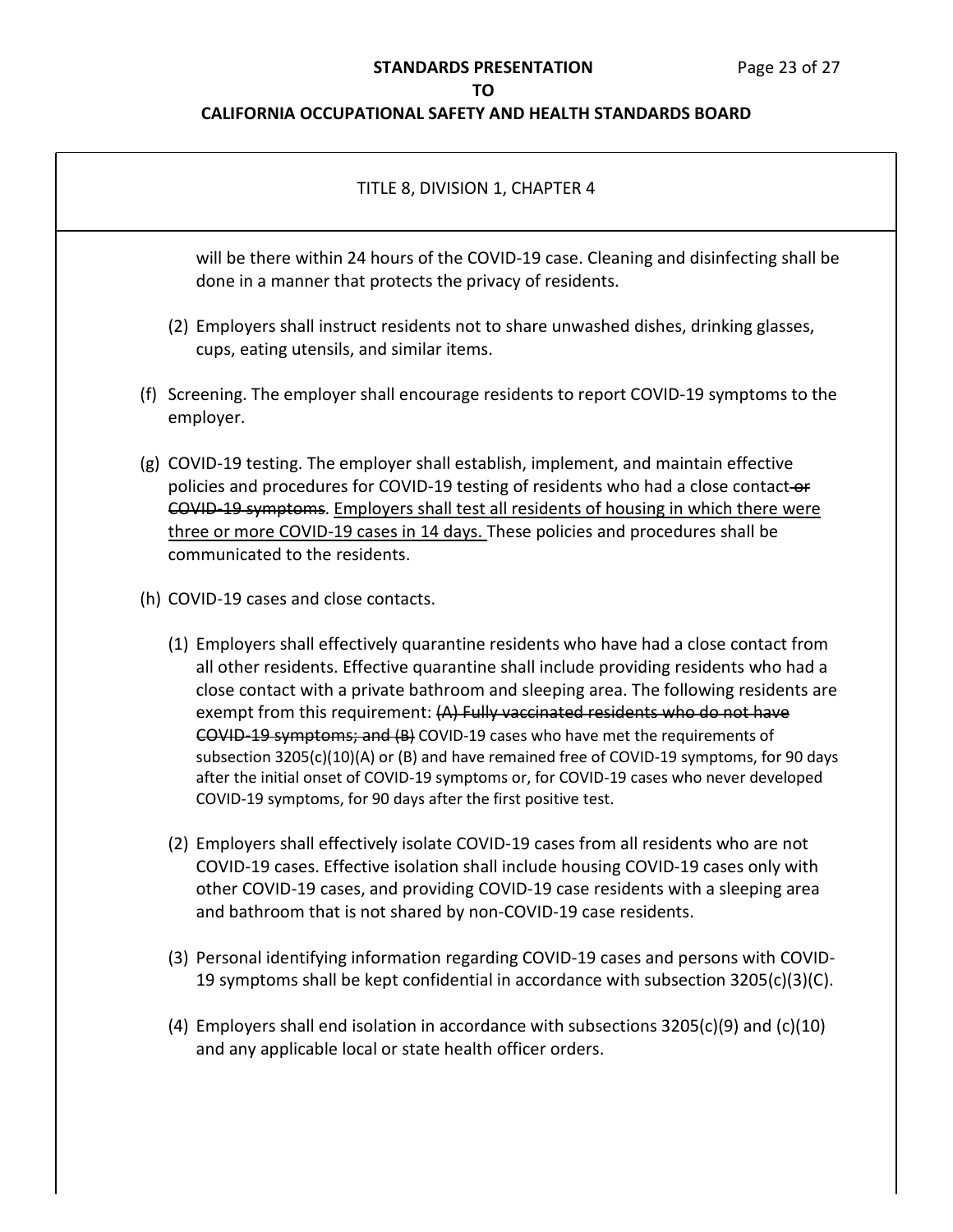# **STANDARDS PRESENTATION** Page 24 of 27

### **TO**

## **CALIFORNIA OCCUPATIONAL SAFETY AND HEALTH STANDARDS BOARD**

## TITLE 8, DIVISION 1, CHAPTER 4

Note: Authority cited: Section 142.3, Labor Code. Reference: Sections 142.3 and 144.6, Labor Code.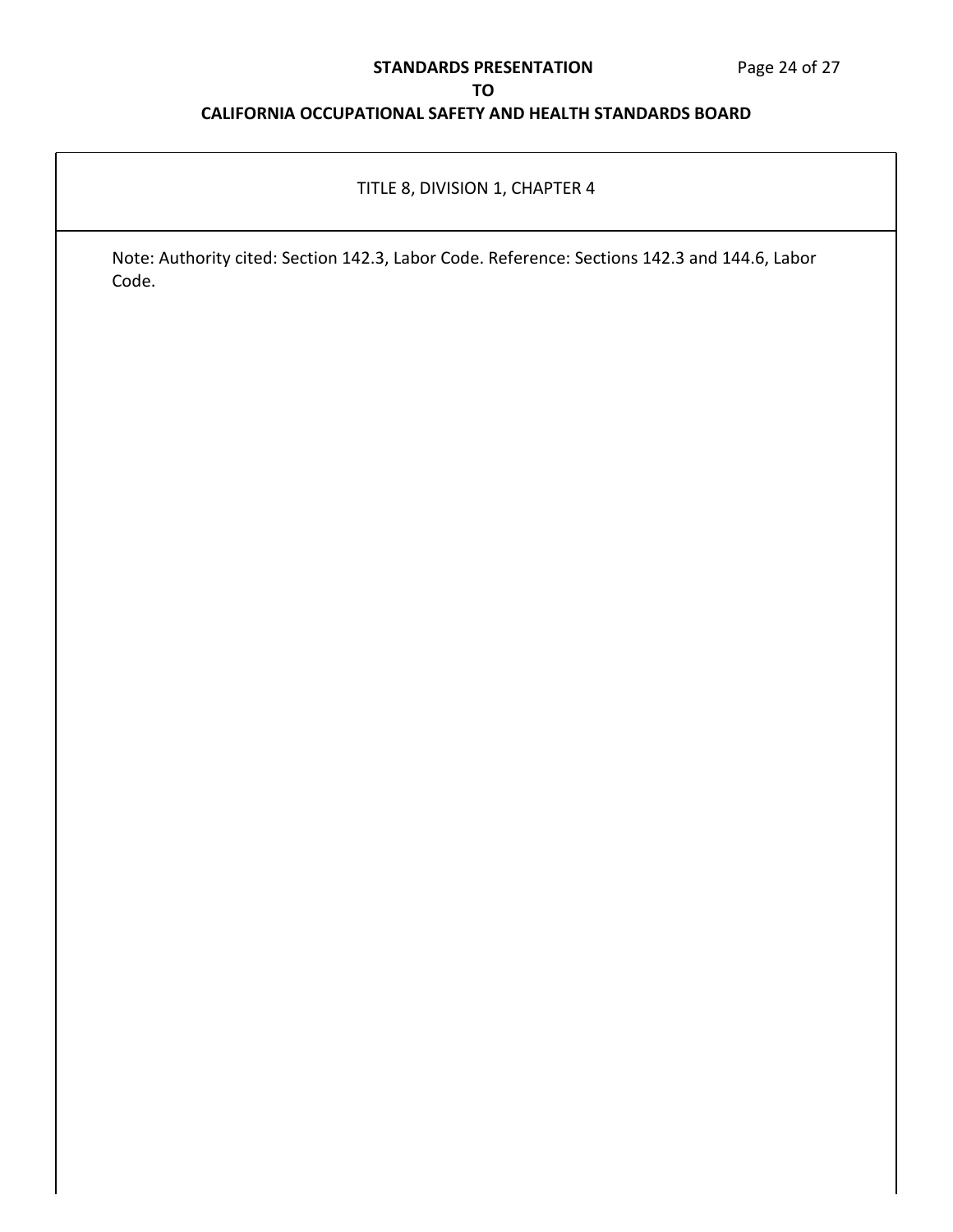# **STANDARDS PRESENTATION** Page 25 of 27

### **TO**

| TITLE 8, DIVISION 1, CHAPTER 4                                                                                                                                                                                                                                                                                                                                                                                                                                                 |  |  |
|--------------------------------------------------------------------------------------------------------------------------------------------------------------------------------------------------------------------------------------------------------------------------------------------------------------------------------------------------------------------------------------------------------------------------------------------------------------------------------|--|--|
| Add new section 3205.4 to read:                                                                                                                                                                                                                                                                                                                                                                                                                                                |  |  |
| § 3205.4. COVID-19 Prevention in Employer-Provided Transportation.                                                                                                                                                                                                                                                                                                                                                                                                             |  |  |
| (a) Scope. This section applies to employer-provided motor vehicle transportation, which is<br>any transportation of an employee during the course and scope of employment,<br>including transportation to and from different workplaces, jobsites, delivery sites,<br>buildings, stores, facilities, and agricultural fields, provided, arranged for, or secured by<br>an employer regardless of the travel distance or duration involved. The following<br>exceptions apply: |  |  |
| (1) This section does not apply if the driver and all passengers are from the same<br>household outside of work, such as family members, or if the driver is alone in the<br>vehicle.                                                                                                                                                                                                                                                                                          |  |  |
| (2) This section does not apply to employer-provided transportation when necessary for<br>emergency response, including firefighting, rescue, and evacuation, and support<br>activities directly aiding response such as utilities, communications, and medical<br>operations.                                                                                                                                                                                                 |  |  |
| (3) This section does not apply to employees with occupational exposure as defined by<br>section 5199, when covered by that section.                                                                                                                                                                                                                                                                                                                                           |  |  |
| (4) This section does not apply to vehicles in which all employees are fully vaccinated.                                                                                                                                                                                                                                                                                                                                                                                       |  |  |
| (5) This section does not apply to public transportation.                                                                                                                                                                                                                                                                                                                                                                                                                      |  |  |
| (b) Assignment of transportation. To the extent feasible, employers shall reduce exposure<br>to COVID-19 hazards by assigning employees sharing vehicles to distinct groups and<br>ensuring that each group remains separate from other such groups during<br>transportation, during work activities, and in employer-provided housing. Employers<br>shall prioritize shared transportation assignments in the following order:                                                |  |  |
| (1) Employees residing in the same housing unit shall be transported in the same<br>vehicle.                                                                                                                                                                                                                                                                                                                                                                                   |  |  |
| (2) Employees working in the same crew or workplace shall be transported in the same<br>vehicle.                                                                                                                                                                                                                                                                                                                                                                               |  |  |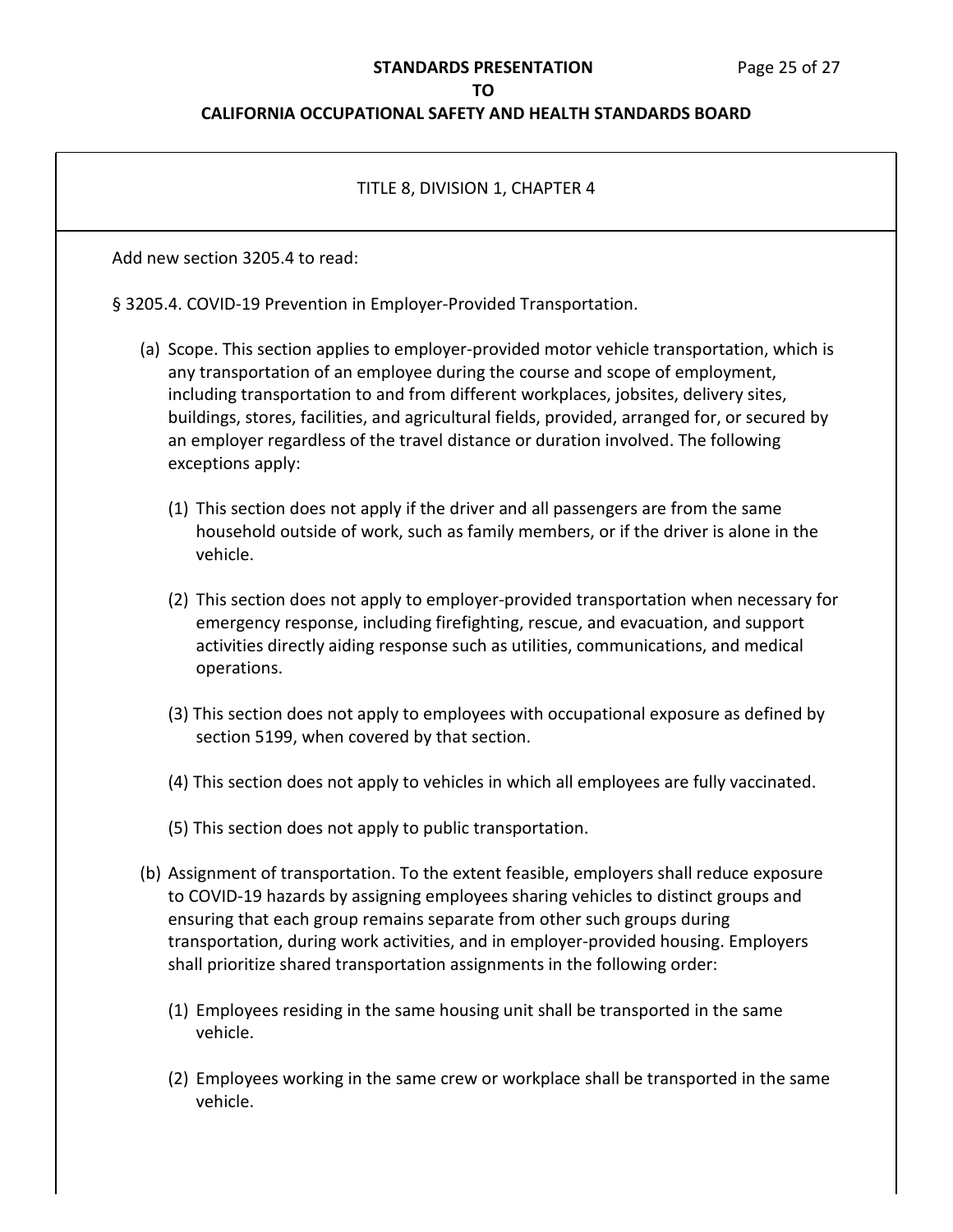# **STANDARDS PRESENTATION** Page 26 of 27

## **TO**

| TITLE 8, DIVISION 1, CHAPTER 4                                                                                                                                                                                                                                                                                                                                                                         |
|--------------------------------------------------------------------------------------------------------------------------------------------------------------------------------------------------------------------------------------------------------------------------------------------------------------------------------------------------------------------------------------------------------|
| (3) Employees who do not share the same household, work crew or workplace shall be<br>transported in the same vehicle only when no other transportation alternatives are<br>feasible.                                                                                                                                                                                                                  |
| (c) Face coverings and respirators. Employers shall ensure that:                                                                                                                                                                                                                                                                                                                                       |
| (1) Face covering requirements of subsection $3205(c)(6)$ , if applicable, are followed for<br>employees waiting for transportation.                                                                                                                                                                                                                                                                   |
| (2) All employees who are not fully vaccinated are provided with a face covering, which<br>must be worn unless an exception under subsection 3205(c)(6)(D) applies.                                                                                                                                                                                                                                    |
| (3) Upon request, employers shall provide respirators for voluntary use in compliance<br>with subsection $5144(c)(2)$ to all employees in the vehicle who are not fully<br>vaccinated.                                                                                                                                                                                                                 |
| (d) Screening. Employers shall develop, implement, and maintain effective procedures for<br>screening and excluding drivers and riders with COVID-19 symptoms prior to boarding<br>shared transportation.                                                                                                                                                                                              |
| (e) Cleaning and disinfecting. Employers shall ensure that:                                                                                                                                                                                                                                                                                                                                            |
| (1) All high-contact surfaces (door handles, seatbelt buckles, armrests, etc.) used by<br>passengers are cleaned to prevent the spread of COVID-19 and must be cleaned and<br>disinfected if used by a COVID-19 case during the high-risk exposure period, when<br>the surface will be used by another employee within 24 hours of the COVID-19 case.                                                  |
| (2) All high-contact surfaces used by drivers, such as the steering wheel, armrests,<br>seatbelt buckles, door handles and shifter, shall be cleaned to prevent the spread of<br>COVID-19 between different drivers and are disinfected after use by a COVID-19<br>case during the high-risk exposure period, if the surface will be used by another<br>employee within 24 hours of the COVID-19 case. |
| (3) Employers shall provide sanitizing materials and ensure they are kept in adequate<br>supply.                                                                                                                                                                                                                                                                                                       |